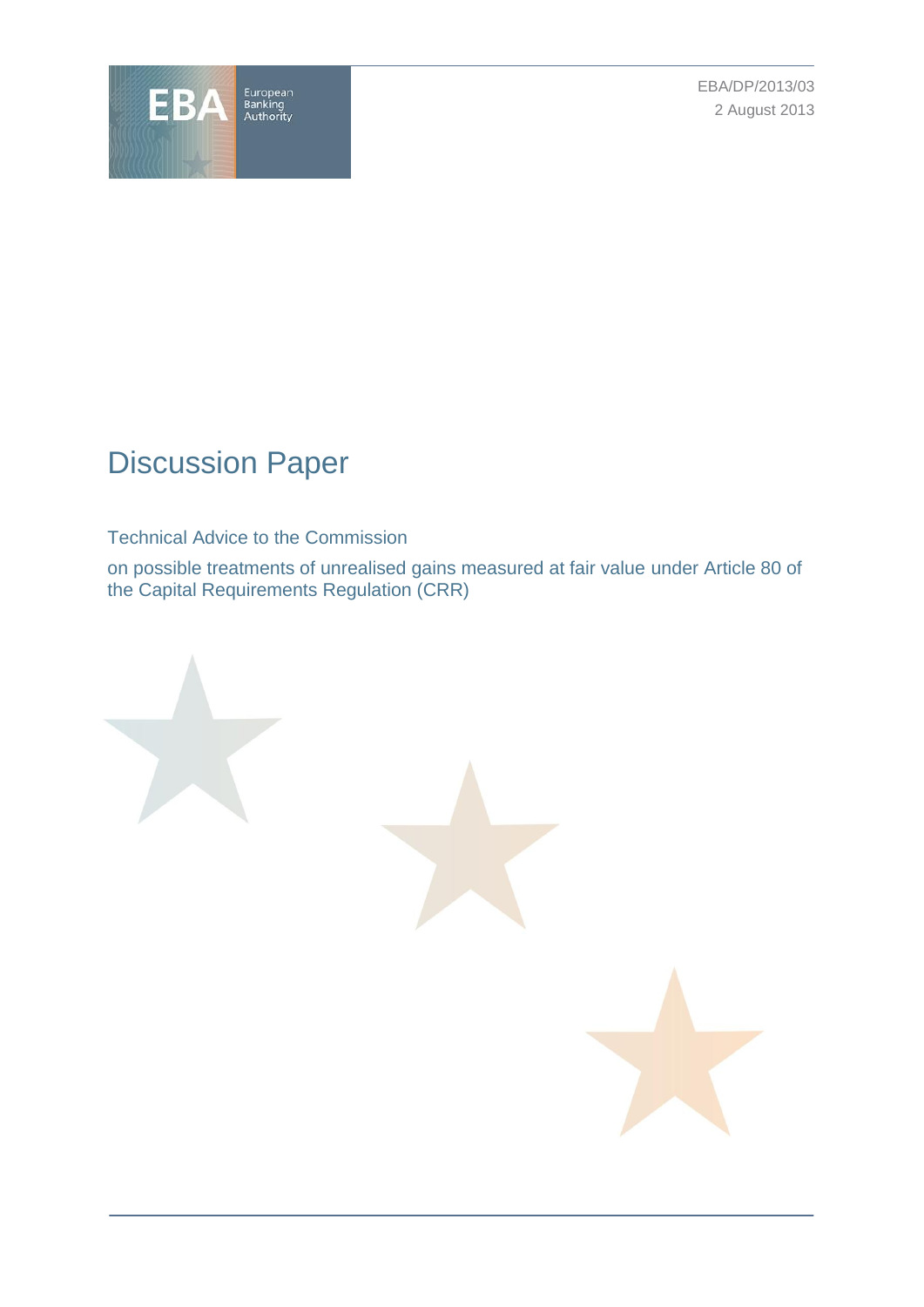# Discussion Paper on Technical Advice on possible treatments of unrealised gains measured at fair value under Article 80 of the Capital Requirements Regulation (CRR)

# Table of contents

| 1.  | Responding to this Discussion Paper<br>4                                                                            |    |
|-----|---------------------------------------------------------------------------------------------------------------------|----|
| 2.  | <b>Executive Summary</b>                                                                                            | 5  |
| 3.  | Background and rationale                                                                                            | 6  |
| 4.  | <b>Discussion</b>                                                                                                   | 7  |
| 4.1 | Introduction                                                                                                        | 7  |
|     | 4.1.1 Scope of the requirements                                                                                     | 7  |
|     | 4.1.2 Exceptions from the scope                                                                                     | 8  |
| 4.2 | Methodology                                                                                                         | 8  |
|     | 4.2.1 Quality and reliability of own funds and aspects that could be of a<br>supervisory concern                    | 9  |
|     | 4.2.2 Other criteria that need to be considered                                                                     | 9  |
|     | 4.2.3 Summary of this section                                                                                       | 12 |
| 4.3 | Interaction with developments in international agreements on prudential<br>standards for banks                      | 14 |
| 4.4 | Interaction between the prudential rules and the accounting rules                                                   | 14 |
| 5.  | Option analysis                                                                                                     | 18 |
| 5.1 | Application of the policy option on an item-by-item or on a portfolio basis                                         | 19 |
| 5.2 | Treatment of interest bearing financial instruments in the banking book<br>(Investment portfolio)                   | 20 |
|     | 5.2.1 Option 1: No inclusion of unrealised gains in own funds                                                       | 21 |
|     | 5.2.2 Option 2: partial inclusion of the unrealised gains in own funds                                              | 21 |
| 5.3 | Treatment of non-interest bearing financial instruments in the banking book<br>(investment in equities)<br>24       |    |
| 5.4 | Interaction of a filter with IAS 39: Hedge accounting and fair value option                                         | 25 |
|     | 5.4.1 Hedge accounting                                                                                              | 25 |
|     | 5.4.2 Fair value option                                                                                             | 26 |
| 5.5 | Trading book financial instruments                                                                                  | 27 |
| 5.6 | Interaction with Prudent Valuation                                                                                  | 28 |
|     | 5.6.1 Scope of the prudent valuation standards                                                                      | 28 |
|     | 5.6.2 Objectives of the alternatives for unrealised gains treatment and<br>prudent valuation methodology            | 28 |
|     | 5.6.3 Prudent valuation methodology                                                                                 | 29 |
|     | 5.6.4 Interaction between prudent valuation and the possible treatments of<br>unrealised gains (prudential filters) | 29 |
| 5.7 | Investment Properties and Property, Plant and Equipment                                                             | 30 |

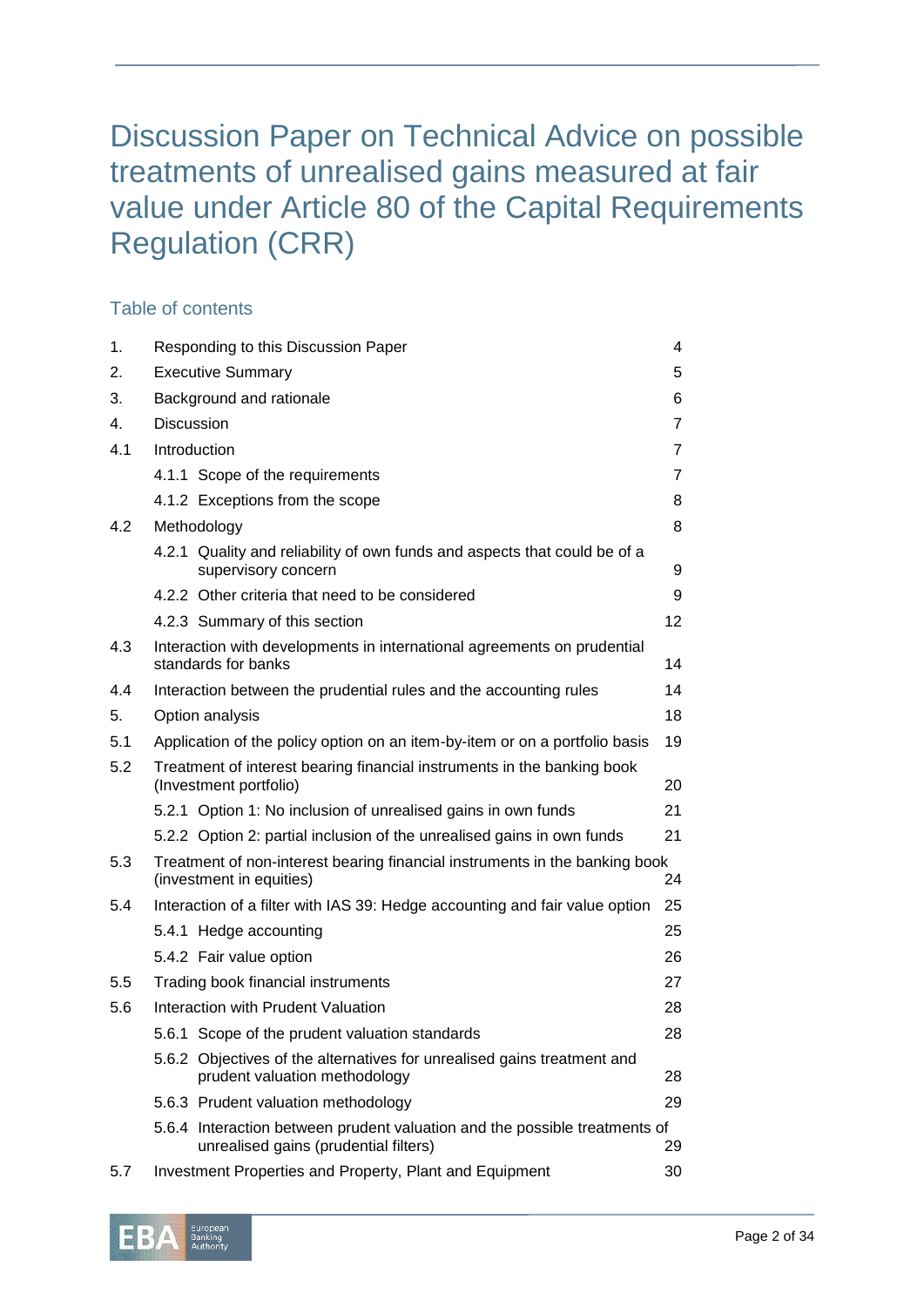Annex - Summary of questions 33

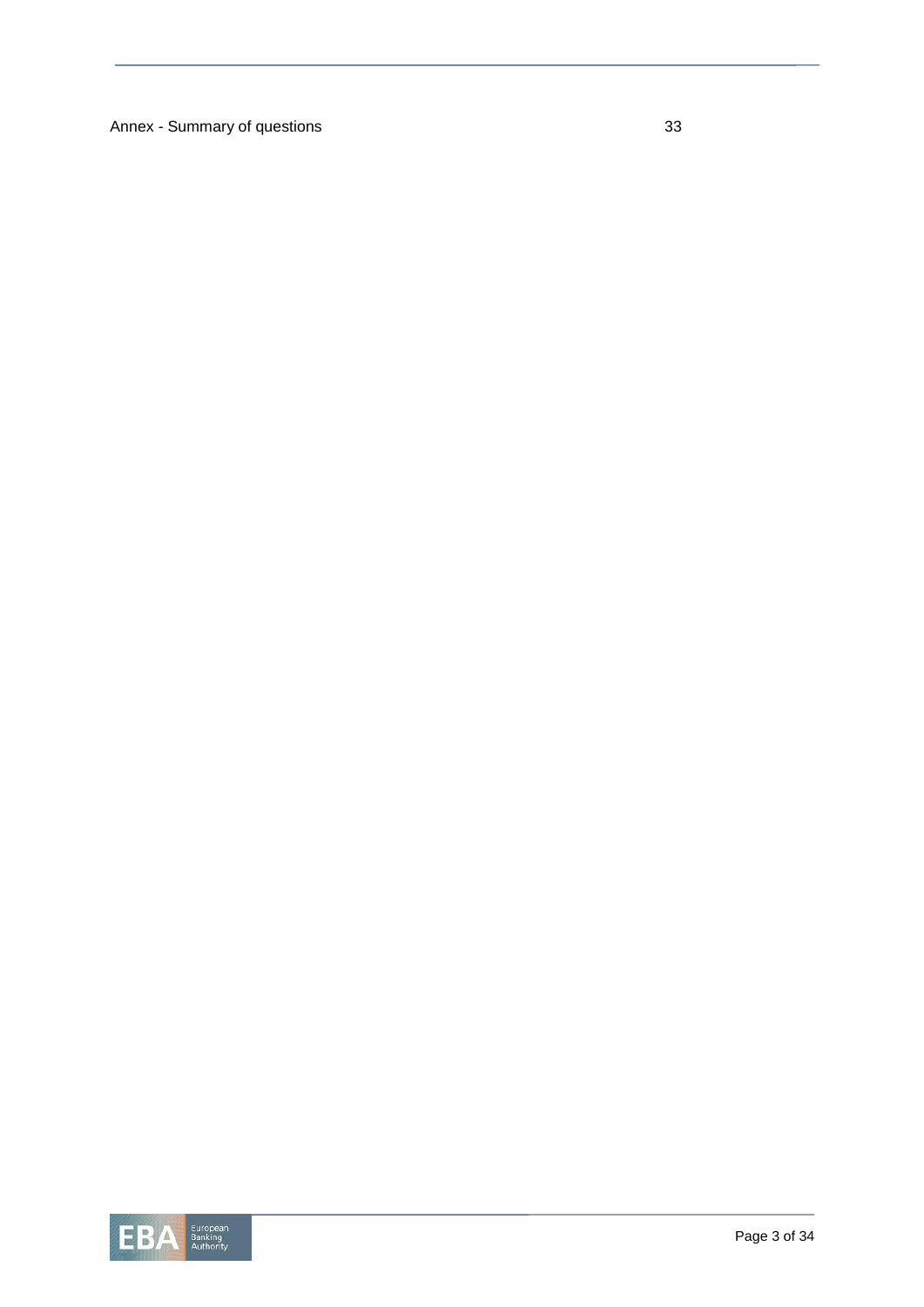# 1. Responding to this Discussion Paper

The EBA invites comments on all proposals put forward in this paper and in particular on the specific questions stated in the boxes below (and in the Annex of this paper).

Comments are most helpful if they:

- respond to the question stated;
- indicate the specific point to which a comment relates;
- contain a clear rationale;
- provide evidence and, whenever possible, data to support the view expressed and to assess further the potential impacts of the proposal; and
- describe any alternatives the EBA should consider.

#### **Submission of responses**

To submit your comments, click on the 'send your comments' button on the consultation page by 27.09.2013. Please note that comments submitted after this deadline, or submitted via other means may not be processed.

#### **Publication of responses**

Please clearly indicate in the consultation form if you wish your comments to be disclosed or to be treated as confidential. A confidential response may be requested from us in accordance with the EBA's rules on public access to documents. We may consult you if we receive such a request. Any decision we make not to disclose the response is reviewable by the EBA's Board of Appeal and the European Ombudsman.

#### **Data protection**

The protection of individuals with regard to the processing of personal data by the EBA is based on Regulation (EC) N° 45/2001 of the European Parliament and of the Council of 18 December 2000 as implemented by the EBA in its implementing rules adopted by its Management Board. Further information on data protection can be found under the Legal notice [section](http://eba.europa.eu/legal-notice) of the EBA website.

#### **Disclaimer**

The views expressed in this discussion paper are preliminary and will not bind in any way the EBA in the future development of the technical advice. They are aimed at eliciting discussion and gathering the stakeholders' opinion at an early stage of the process.

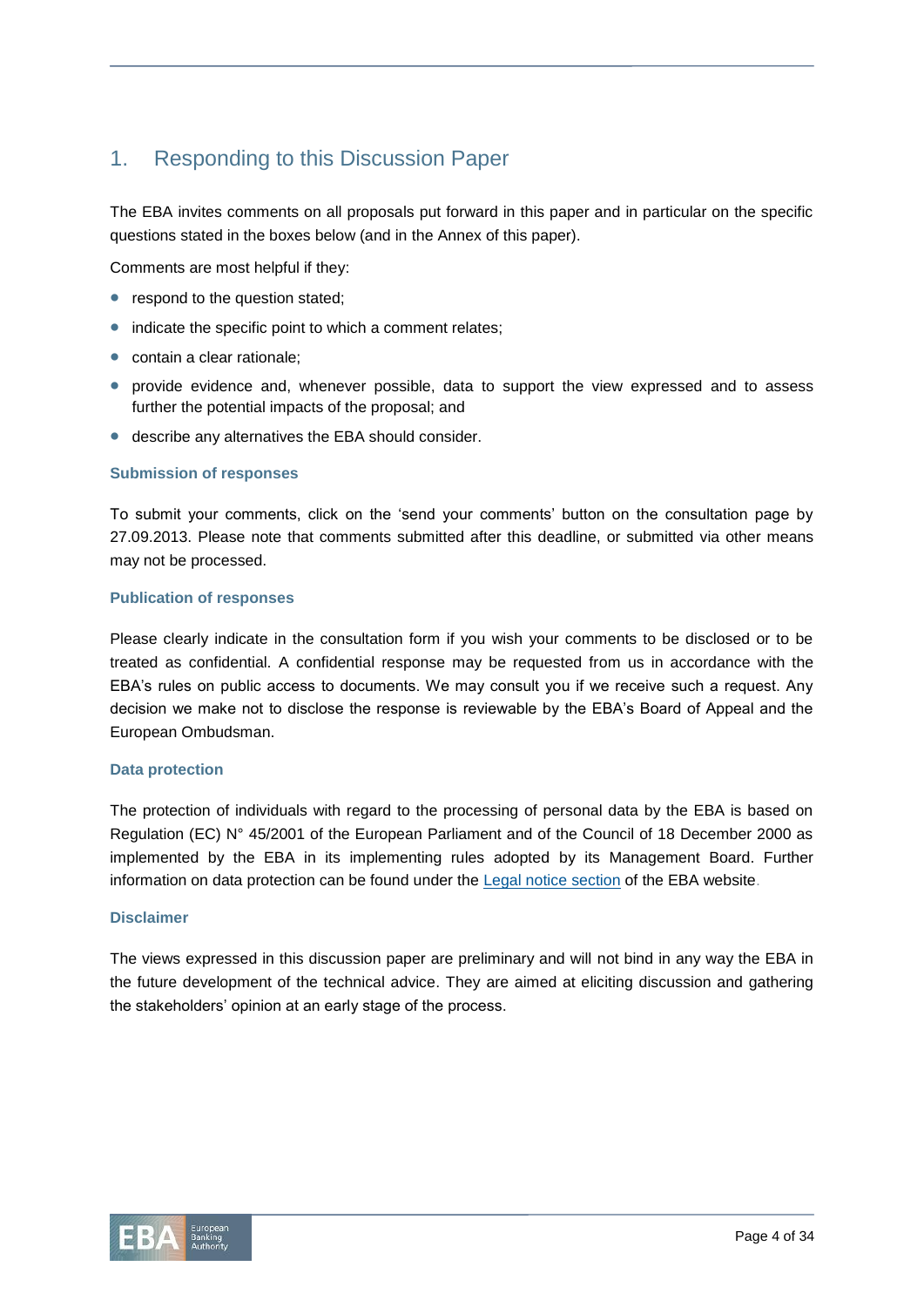# 2. Executive Summary

# **Reasons for publication**

Article 35 of Regulation 575/2013 (Capital Requirements Regulation - CRR) states that institutions shall not make adjustments to remove from their own funds unrealised gains or losses on their assets or liabilities measured at fair value. In this context, Article 80(4) of the CRR requires the EBA to provide technical advice to the Commission on possible treatments of unrealised gains measured at fair value other than including them in Common Equity Tier 1 without adjustment.

This discussion paper expresses the EBA's preliminary views on the above topic and aims at eliciting discussion and gathering the stakeholders' opinions at an early stage of the process. The input from stakeholders will assist in the development of the technical advice, to be provided to the European Commission (EC) by 1 January 2014. Any input and supportive data will be highly appreciated and kept confidential, where required.

# **Contents**

This paper aims to provide considerations of the different policy options for the treatment of unrealised gains measured at fair value. This paper discusses the criteria that should be considered in the analysis of the policy options. It proposes to differentiate policy options between instruments depending on their characteristics and discusses the arguments in favour and against of each of the possible treatments of unrealised gains.

In the EBA's preliminary view the policy options proposed should be defined in a harmonised manner to achieve consistent application by institutions and help achieving a level playing field.

# **Next steps**

Once the public consultation is finalised, the EBA will draft the technical advice that will need to be provided to the Commission by 1 January 2014.

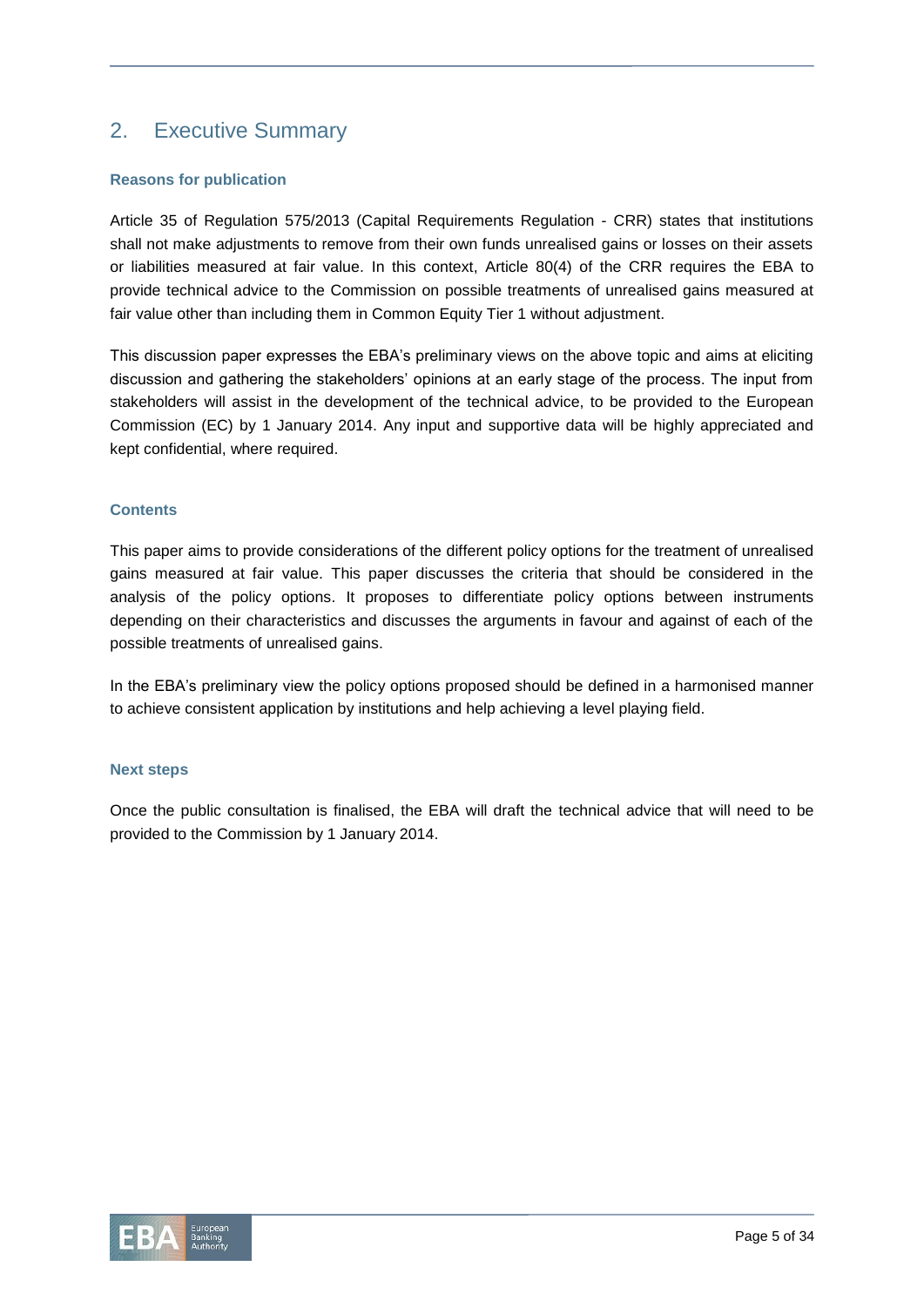# 3. Background and rationale

Article 80(4) of Regulation 575/2013 (Capital Requirements Regulation - CRR) states that *"the EBA shall provide technical advice to the [European] Commission by 1 January 2014 on possible treatments of unrealised gains measured at fair value other than including them in Common Equity Tier 1 without adjustment. Such recommendations shall take into account relevant developments in international accounting standards and international agreements on prudential standards for banks".*

Article 35 of the CRR states that institutions shall not make adjustments to remove from their own funds unrealised gains or losses on their assets or liabilities measured at fair value. The objective of this discussion paper is to gather stakeholders' views on possible alternative treatments for unrealised gains other than the treatment established in Article 35 of the CRR, and to gather the relevant quantitative data from banks on the possible impact of unrealised gains arising from some of the proposed policy options. The input received during the consultation would be used in the development of the technical advice to the European Commission (EC).

The CRR also establishes a transition period during which unrealised gains shall continue to be removed from Common Equity Tier 1 (CET1). In particular, Article 468 establishes that from the date of application of the CRR to 31 December 2014 all unrealised gains shall be removed from CET1. The CRR allows the recognition of unrealised gains after that date subject to the application of certain percentages. Therefore, there would be one year difference between the submission of the EBA technical advice (1 January 2014) and the date when unrealised gains may start to be recognised in CET1 under the CRR (1 January 2015). It is our understanding that during this period the EC would consider the technical advice with a view to assessing whether to require that institutions apply a different treatment for unrealised gains from the current CRR requirements.

The technical advice shall also take into account the fact that Article 467(2) of the CRR empowers the competent authorities, in cases where such treatment was applied before 1 January 2014, to allow institutions not to include in any element of own funds unrealised gains or losses on exposures to central governments classified in the "Available for Sale" category of EU-endorsed IAS 39, until the EC has adopted a regulation on the basis of Regulation 1606/2002 endorsing the IFRS replacing IAS 39. Therefore, competent authorities may decide to continue to apply current treatments for such unrealised gains. This advice will provide the EC with EBA's views on possible alternatives for the treatment of unrealised gains during this period as the IFRS 9 application date is not expected until at least 1 January 2015.

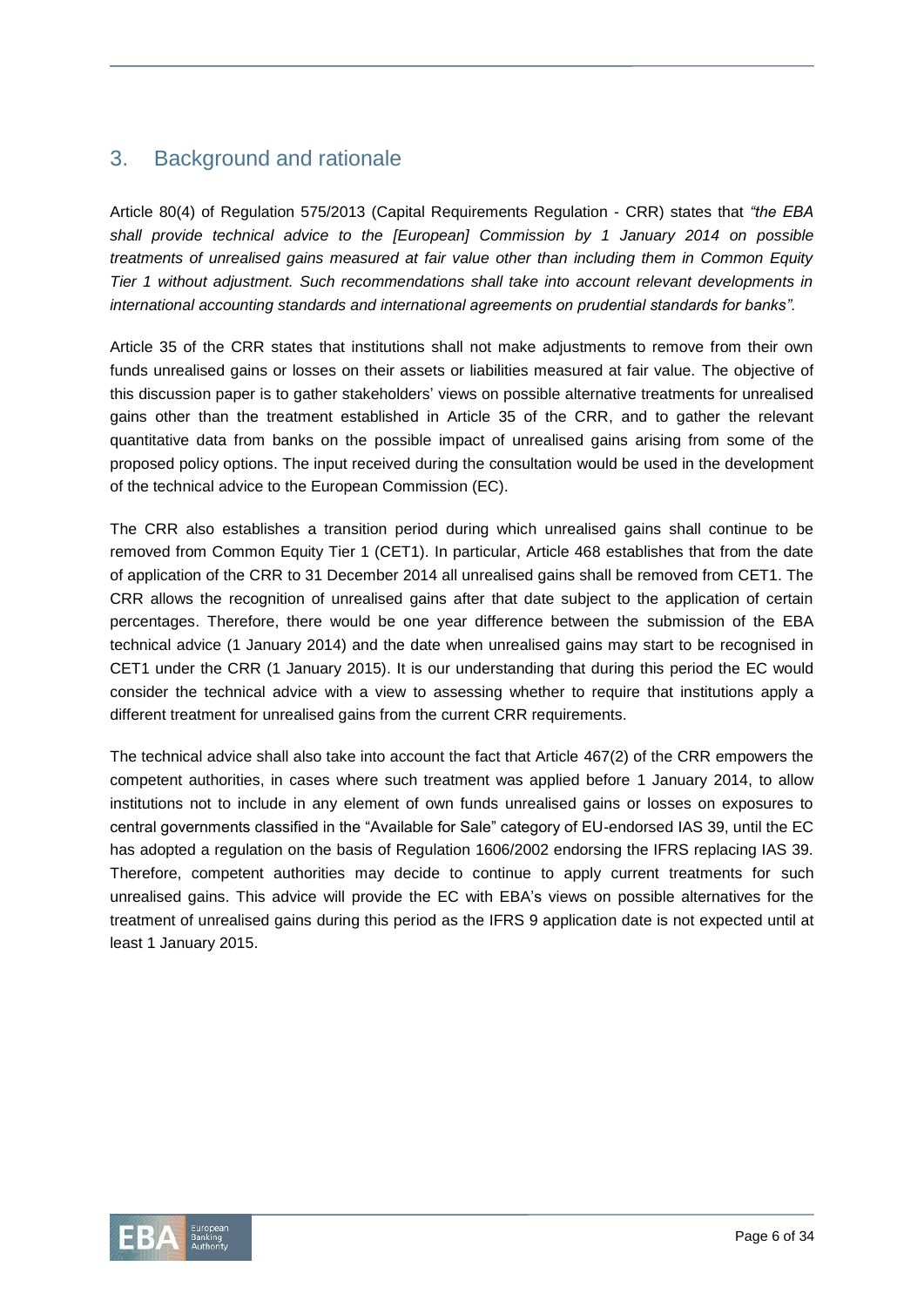# 4. Discussion

# 4.1 Introduction

# **4.1.1 Scope of the requirements**

- 1. The mandate of the CRR refers to "unrealised gains measured at fair value". Unrealised losses, which are to be fully reflected in the regulatory capital of institutions under the CRR, are out the scope of this discussion paper in accordance with the mandate of article 80(4) of the CRR.
- 2. Unrealised gains (whose amount correspond to the positive difference between the current value of an item and its initial value on recognition in the relevant accounting category) may have different meanings to different users, such as gains not yet realised as cash or another asset (i.e. gains on items held at the reporting date), or gains recorded through 'other comprehensive income' (OCI) instead of the profit and loss account (P&L). According to Article 468 of the CRR *"...unrealised gains related to assets or liabilities measured at fair value and reported on the balance sheet,*  excluding those referred to in Article 33<sup>1</sup> and all other unrealised gains with the exception of those *related to investment properties reported as part of the profit and loss account"*. This article therefore refers to unrealised gains arising within both P&L and OCI on items held as at the reporting date.
- 3. This discussion paper has included in its scope of analysis unrealised gains recognised on the face of both the profit or loss account and the balance sheet. It constitutes the EBA starting point in developing the policy options in this paper, thus excluding policy options and methodology to be applied under other definitions of 'unrealised gains'.
- 4. As referred to in Article 80(4) of the CRR the intended scope of the technical advice covers all those items that are "measured at fair value". Under current IAS 39 certain categories of financial instruments (held for trading and available for sale assets) are required to be measured at fair value. IFRS also provides the option to measure certain financial instruments (under the fair value option), investment properties and property, plant and equipment at fair value. Depending on the type of the asset or liability and the category where it is classified, the changes in the fair value may be recognised in P&L (held for trading, financial instruments under fair value option and investment properties) or in OCI (available for sale assets and property, plant and equipment).
- 5. Under national GAAPs, items measured at fair value may vary. In some countries, items measured at fair value are expected to be similar to those held at fair value under IFRS. In other countries, there may be lesser use of fair values under national GAAPs than would occur under IFRS.
- 6. The items included in the scope of this discussion paper include assets and liabilities measured at fair value under the local or international accounting requirements. Consideration is also given to expected developments in international accounting standards, including the implication from the

l 1 Article 33 of the CRR refers to cash flow hedges and changes in the value of own liabilities

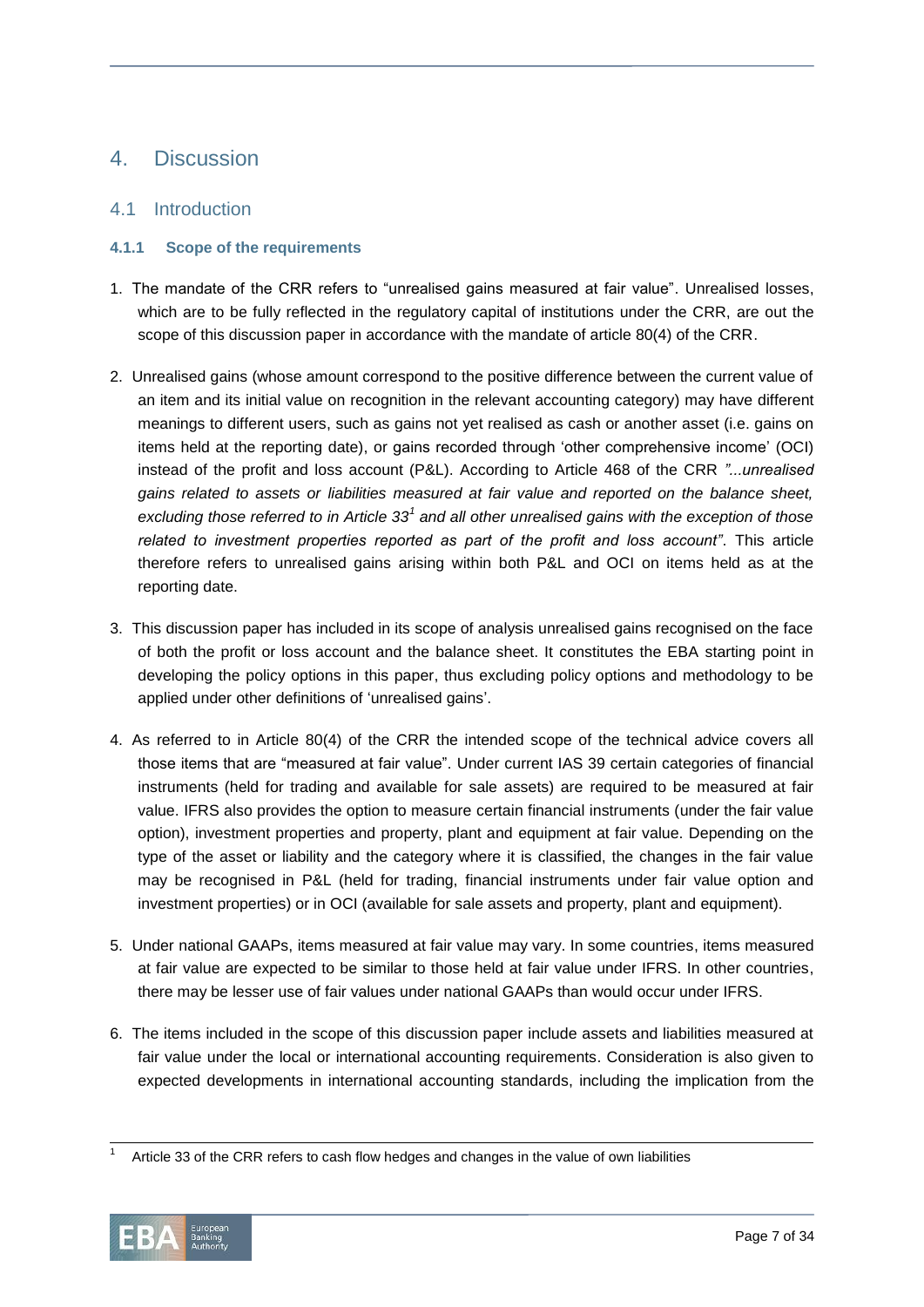current proposals to replace IAS 39 by IFRS 9, and on international agreements on prudential standards for banks.

7. This discussion paper also considers the interaction between the accounting classification and the prudential classification of assets and liabilities in developing the various policy options.

# **4.1.2 Exceptions from the scope<sup>2</sup>**

- 8. Intangible assets may be measured at fair value but as they are deducted from CET1, under Article 36(1b) of the CRR, the EBA has excluded them from the scope of the discussion paper and consequently from the technical advice.
- 9. The CRR also retains a prudential filter for unrealised gains and losses arising from cash flow hedges and for the changes in the value of liabilities (debt instruments and derivatives) due to changes in own credit risk (Article 33 of the CRR). The first filter has been introduced in the CRR in order to take into account the asymmetry in the accounting treatment of cash flow hedge transactions between the hedging instrument and the hedged item in cash flow hedges. The second is necessary to avoid the counter-intuitive effect that the level of own funds is conversely proportional to the credit quality of the institution itself. As these filters are prescribed by the CRR, the EBA has excluded them from the scope of the discussion paper and the technical advice.
- 10.Under IFRS, biological assets (IAS 41) and the exploration and evaluation of assets mineral resources (IFRS 6) - are also measured at fair value but they are considered as not relevant for the technical advice.

**Q1. Do you agree with the scope of the discussion paper for the technical advice? Are there other elements that should be covered? If yes, please state why**

# 4.2 Methodology

- 11.The EBA has endeavoured to establish relevant criteria to assess the possible treatments of unrealised gains and to identify the implications from the respective options in the development of the technical advice to the EC.
- 12.In this discussion paper, the EBA has taken into account the following aspects:
	- $\triangleright$  The quality and reliability of own funds and aspects that could be of a supervisory concern

<sup>2</sup> During the preparation of the discussion paper it was also considered that gains and losses recognised in OCI from defined benefit plans and from the translation of the financial statements of a foreign operation shall not be included in the scope as these items are not measured at fair value. Defined benefit pension fund assets recognised in the balance sheet (i.e. net of related liabilities) will be deducted from CET1 according to Art.36 (1e) of the CRR. Gains arising from the translation of the financial statements of a foreign operation have never been subject to prudential filters.



l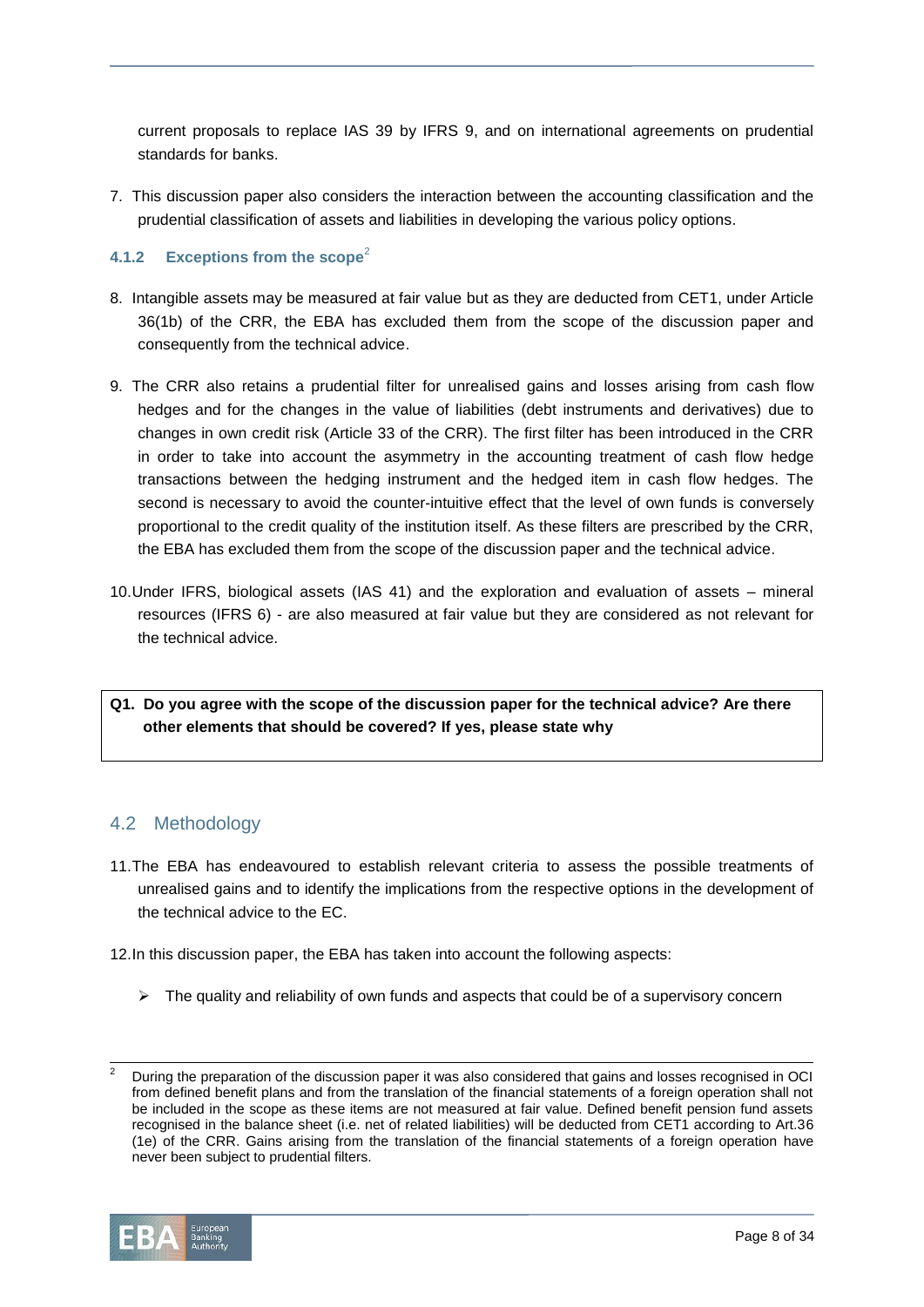$\triangleright$  Other criteria that need to be considered - including ability and intention to realise the gains, existing capital requirements, interaction with prudential valuation framework, levels of application of the prudential filters, behavioural consequences and transparency.

# **4.2.1 Quality and reliability of own funds and aspects that could be of a supervisory concern**

- 13.As the mandate relates to unrealised gains included in the regulatory own funds, the first criteria considered by the EBA are those underpinning the definition of own funds.
- 14.Article 26(1) of the CRR states that CET1 items like retained earnings or accumulated other comprehensive income, shall be recognised only where they are available to the institution for unrestricted and immediate use to cover risks or losses as soon as these occur.
- 15.One of the main prudential concerns relating to unrealised gains on assets and liabilities measured at fair value is that they may not be immediately available to absorb losses when they arise if these unrealised gains disappeared subsequently to the reporting date due to negative movements of market prices of the underlying items.
- 16.From an accounting perspective, all gains may cover all losses resulting from the application of the relevant accounting framework. From a prudential perspective, it is expected that CET1 items are not only available to cover current losses, but also for the risk of future losses. Unrealised gains may disappear within a short period of time, in particular in a crisis situation, when at-risk positions will give rise to losses. Consequently, unrealised gains may not be available to cover the risk of future losses other than those which are simply reversals of the unrealised gains themselves.
- 17. Supervisors would be concerned if unrealised gains represent an important part of CET1 and thereby if the buffers that an entity was building during the economic upturns in order to withstand the losses during the downturns were to a large extent composed of unrealised gains. In addition, the potential reversal of unrealised gains may, in crisis situation, exacerbate pro-cyclicality.
- 18. There are also prudential concerns on the reliability of the fair value measurement of assets and liabilities. Quality and amount of regulatory own funds could be overstated depending on the reliability in the valuation of the fair valued assets and liabilities.
- 19. In view of the above, it may be justified from a prudential perspective not to take into account unrealised gains to assess the solvency position of an institution under a Pillar 1 approach.

# **4.2.2 Other criteria that need to be considered**

20.The EBA has also considered other criteria that should be taken into account when developing options for treatments of unrealised gains in the regulatory capital of institutions.

# 4.2.2.1 Ability to realise the gains

21.An institution may realise the unrealised gains by selling the related assets, or by using an adequate hedging strategy, and the resulting gains will be recognised in CET1. An unrealised gain arises from fair value increases and therefore this gain represents a 'realisable' amount at the valuation date if it were crystallised immediately.

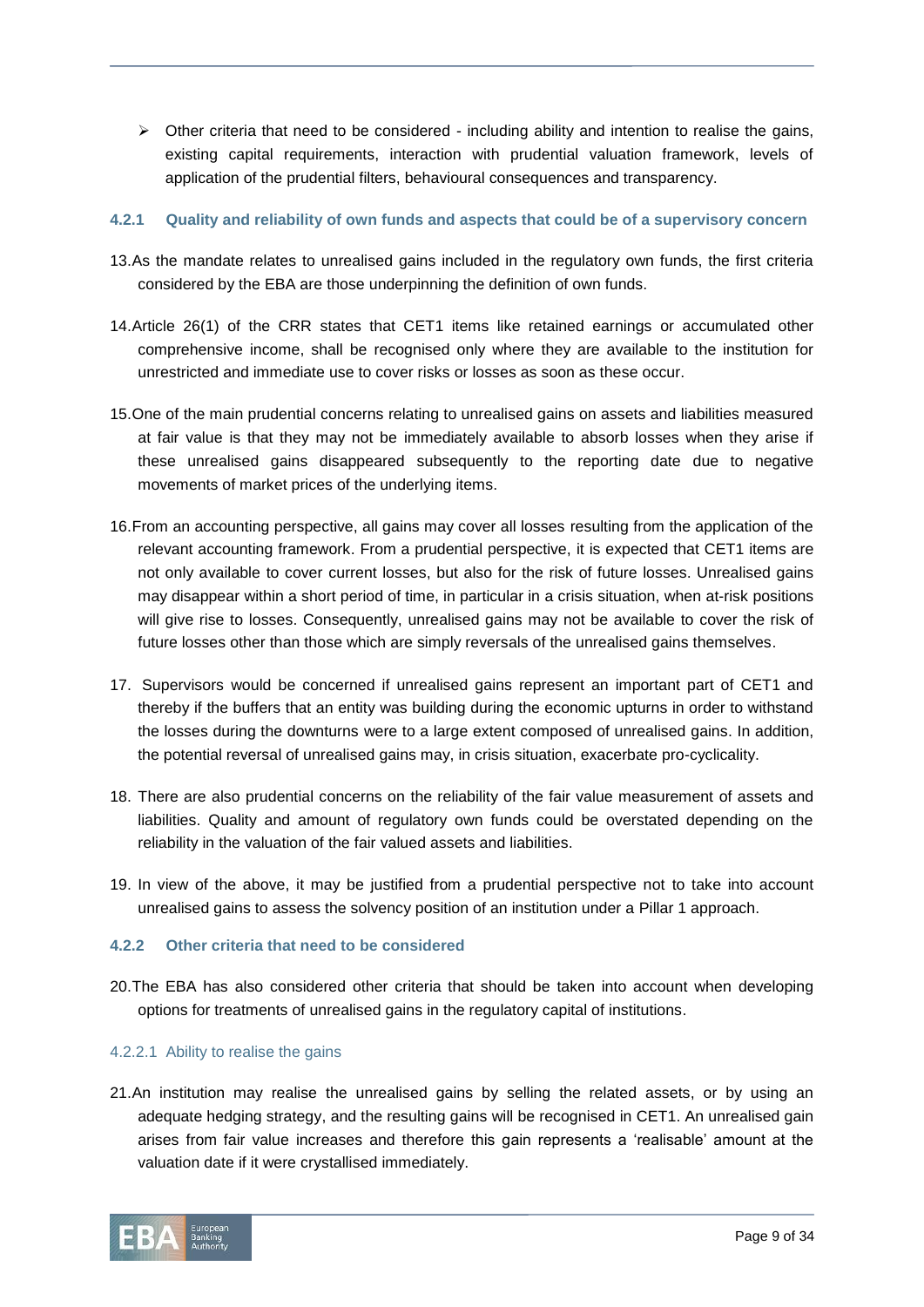- 22.The ability to realise the gains will, however, depend on the nature of the underlying item and the current economic context. For instance, there may be constraints that prevent or limit the ability of an institution to realise the gains such as the lack of an active market or the existence of clauses that restrict the institution's ability to sell (a clause might not allow or impose significant penalties to investors if they want to exit before a specified time).
- 23.Unrealised gains are also subject to movements in the market price. In less liquid markets there is an additional risk that unrealised gains may not be available to absorb losses because the related assets may not be realised in the short term at the price expected by the institution. Thus, realisation of any gains from such investments at any time would be highly uncertain.
- 24.However, these concerns may be covered by the relevant accounting standards (for instance, IFRS 13 $3$ ) and the upcoming requirements on Prudent Valuation established in Article 105 of the CRR.

# 4.2.2.2 Intention to realise the gains

- 25.Even if the market is liquid, an institution may not have the intention to realise the unrealised gain from an asset and the unrealised gain may disappear due to the volatility in market prices. For instance, management's objective may be to collect the cash flows of the assets and not to sell them in a short period of time. This can also be the case when the asset from which the unrealised gain arises is hedged making it difficult to discontinue the hedging relationship.
- 26.For banking book items, where assets are held with a longer term objective (i.e. investment bonds), the unrealised gains will decrease towards the face value of the debt instrument when it comes near maturity (assuming all other factors remained constant). The realisation of the gain may also have a negative tax effect or other consequences (including the impact on management's investment strategy) and thus there may be a disincentive for the institution to sell such items.
- 27.For trading book items, they are generally held with an intention to sell them in the short term. It could therefore be argued that there is a reasonable expectation that those gains would be realisable in the short term and available to absorb any losses other than in the case of extreme market falls occurring within the intermediate time horizon.

# 4.2.2.3 Capital requirements

- 28. The interaction with capital requirements should also be taken into account. To some extent, the risk that unrealised gains may disappear is covered by a capital requirement. This is mainly the case for items in the trading book which are subject to capital requirements covering general market and specific risks. This is less straightforward for assets which are included in the banking book where capital requirements focus on credit risk.
- 29. For items in the banking book, the supervisor may require additional own fund requirements in the supervisory assessment of the solvency position of an institution (Pillar 2 process) to take into

<sup>3</sup> IFRS 13 Fair value measurement contains principles to measure illiquid instruments at fair value. It also requires the fair value of an asset or a liability to take into account any restrictions on the sale or use of an asset (IFRS 13.11) along with the condition and location of an asset that a market participant might consider when pricing the asset or liability.



l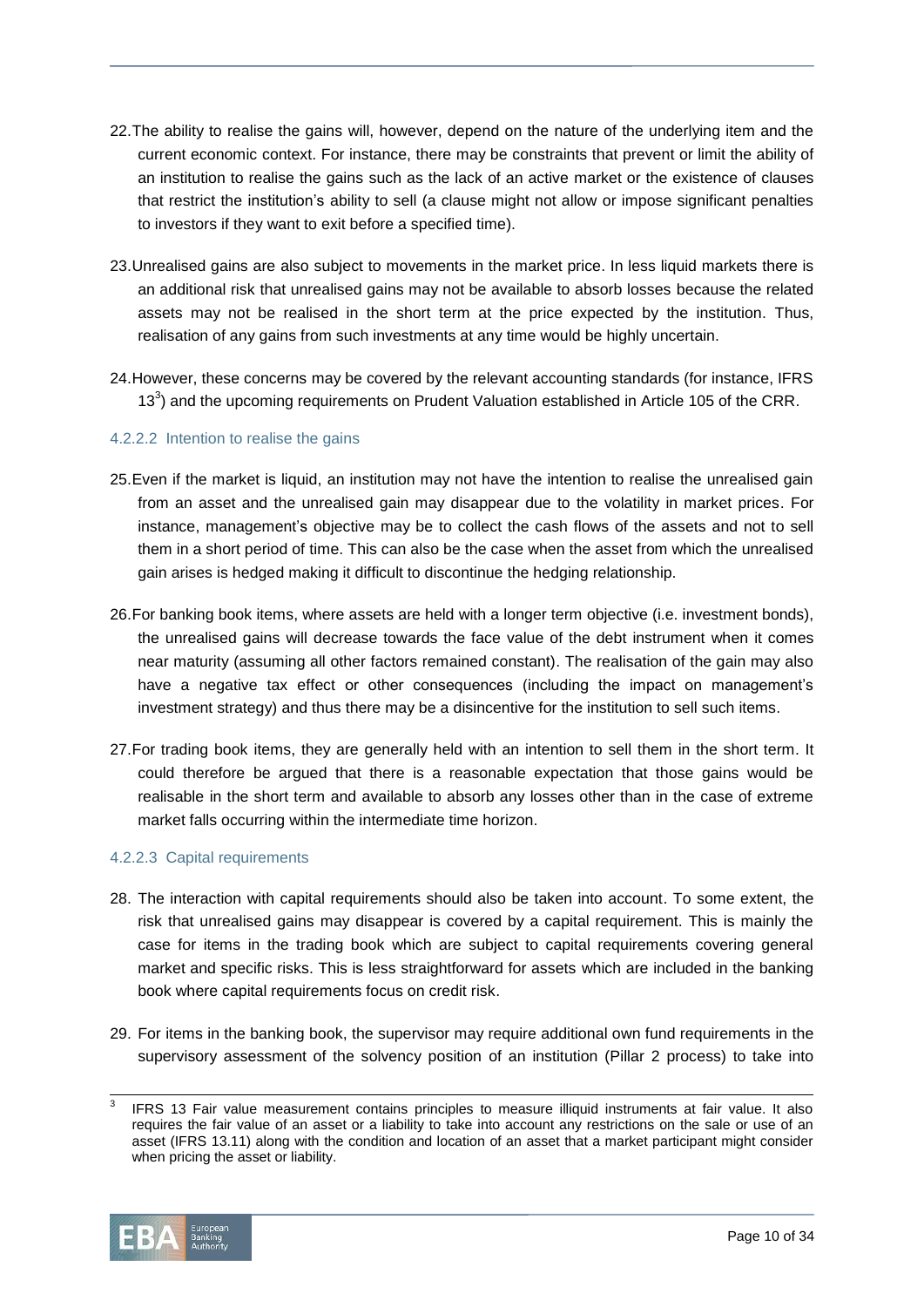account that unrealised gains may disappear, although the Pillar 2 process may be seen as less systematic than the Pillar 1 adjustment.

#### 4.2.2.4 Prudent Valuation framework

30.The reliability of fair values of assets and liabilities (and the unrealised gains arising thereof) is a prudential concern that may be covered by the upcoming RTS on Prudent Valuation. Applying an additional filter on unrealised gains may be seen as an alternative or complement to the Prudent Valuation requirements set out in the CRR only if those requirements are not considered sufficient to address concerns about reliability.

#### 4.2.2.5 Level of application

- 31.The EBA has also considered the level at which a filter may be applied (i.e. instrument-byinstrument; or at a portfolio level) since the level of aggregation and diversification of investments within portfolios may have an impact on the level of unrealised gains to be filtered.
- 32.The level of application should be determined taking into account the principles underlying the definition of own funds (see above) but also (i) the potential impact on the amount and volatility of regulatory capital (for example, the effect of filtering unrealised gains on an instrument-byinstrument basis could be to reduce capital levels) and (ii) the potential impact on the behaviour of bank management. In order to provide a comprehensive discussion on the different policy options, it is important to understand the impact of the filters at each of these levels.

#### 4.2.2.6 Behavioural consequences

- 33.The discussion paper considers if the introduction of a prudential filter on unrealised gains may have an influence on the banks' behaviour. Having an asymmetrical treatment between unrealised gains and losses may give an incentive to institutions to realise items with unrealised gains so as to avoid the capital impact associated with having to exclude those unrealised gains from capital for prudential purposes.
- 34. Furthermore, this could lead to a counterintuitive outcome. When a bank sells an asset at the balance sheet date and reacquires the asset immediately thereafter, the resulting realised gain under a filtered approach would be included in CET1 in contrast to when the bank had instead chosen not to sell and buy-back the item and still had an unrealised gain on its books. In such cases, the gains recognised in P&L or OCI and balance sheet values are the same but a different prudential outcome would arise. However, this assumes that the entity will be able and willing to sell and buy the same asset in order to realise the gain but this depends on the type of asset and the reasons to hold it.
- 35.Also, if institutions are incentivised to realise assets with significant unrealised gains, this may create tension in the financial markets and might exacerbate a crisis situation. This would be the case, for example during the financial crisis, if institutions would be incentivised to sell in large amounts their debt instruments with significant unrealised gains in a short space of time in order to compensate the unrealised losses arising on other debt instruments held at fair value. This may result in unfavourable market stability issues, although the impact will depend on whether the filter

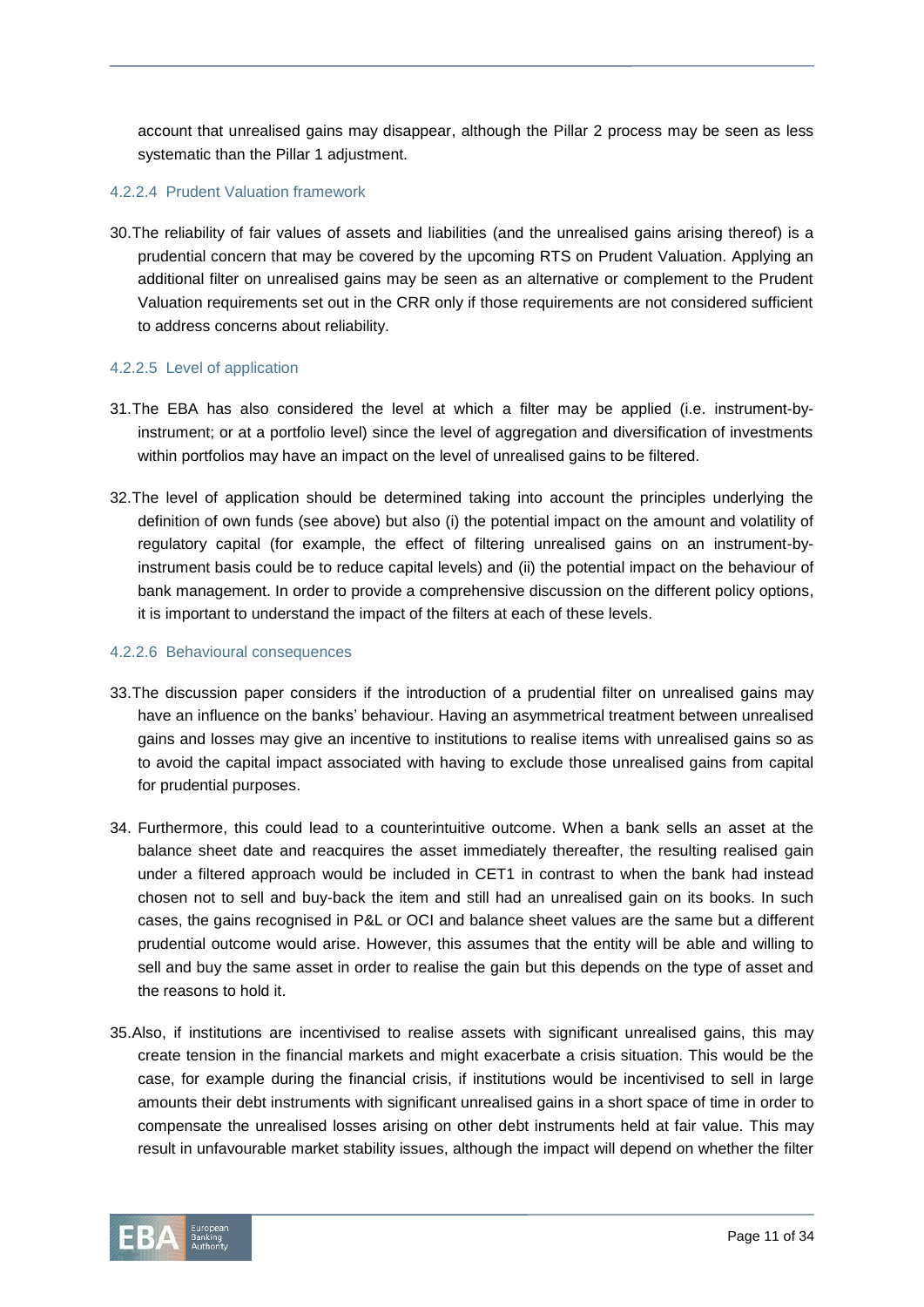is applied on an item-by-item or on a portfolio basis where it is possible to net unrealised gains with unrealised losses to some extent.

- 36.In addition, an asymmetrical treatment of unrealised losses and gains may incentivise institutions to change the duration of its investments in a certain portfolio so as to avoid the capital impact associated with having to exclude the unrealised gains from capital for prudential purposes. Generally, the impact of the asymmetry will depend on whether the filter is applied on an item-byitem or on a portfolio basis.
- 37. However, it should be noted that some countries currently apply an asymmetrical filter<sup>4</sup> and therefore it may not be a fundamental change to the current practice in those countries. Most countries apply the filter on a portfolio basis<sup>5</sup> while others may apply an item-by item approach on certain instruments or items.

#### 4.2.2.7 Transparency

- 38.In many areas, the regulatory own funds are calculated with references to the financial statements. The EBA has considered whether the application of the proposed options on prudential filters would provide a strong link to the financial statements of institutions and would be sufficiently transparent for all stakeholders. Having a transparent link with the disclosed financial statements would help to ensure the credibility of the quality of the regulatory own funds. The regulatory capital reconciliation statement (as provided by the EBA in the draft ITS on Disclosure for Own Funds (EBA/ITS/2013/01) may provide one opportunity to make such a disclosure, as would capital disclosure requirements set out in international accounting standards (for example, IAS 1 paragraph 134).
- 39. Even if the unrealised gains are filtered from the regulatory own funds, some users of financial and regulatory capital statements may seek to adjust regulatory own funds to include those unrealised gains if they consider that it better reflects the capital of the business and the inherent volatility therein.

# **4.2.3 Summary of this section**

40. Based on the discussion above, the table below summarises the arguments in favour or against the introduction of a prudential filter on unrealised gains.

| Arguments in favour of the introduction of a                                                                                                                                                       | Arguments against the introduction of a                                                                                                                        |
|----------------------------------------------------------------------------------------------------------------------------------------------------------------------------------------------------|----------------------------------------------------------------------------------------------------------------------------------------------------------------|
| prudential filter for unrealised gains                                                                                                                                                             | prudential filter for unrealised gains                                                                                                                         |
| Unrealised gains may disappear and not be<br>available to cover the losses when they arise, in<br>particular in a crisis situation. Own funds should<br>be available to absorb losses at any time. | In accounting terms, unrealised gains may<br>cover any losses at the reporting date resulting<br>from the application of the relevant accounting<br>framework. |
| For debt instruments classified in the prudential                                                                                                                                                  | Even if this is not primarily the intention, the                                                                                                               |

<sup>4</sup> An asymmetrical filter refers to the inclusion in CET1 of unrealised losses and the derecognition of unrealised gains from CET1 (and may be included in Tier 2, at least partially).

<sup>5</sup> For investment properties and property, plant and equipment some countries apply an asymmetric filter on an item-by-item basis. This is also the case for AFS equity instruments where some countries apply it on an itemby-item basis.



j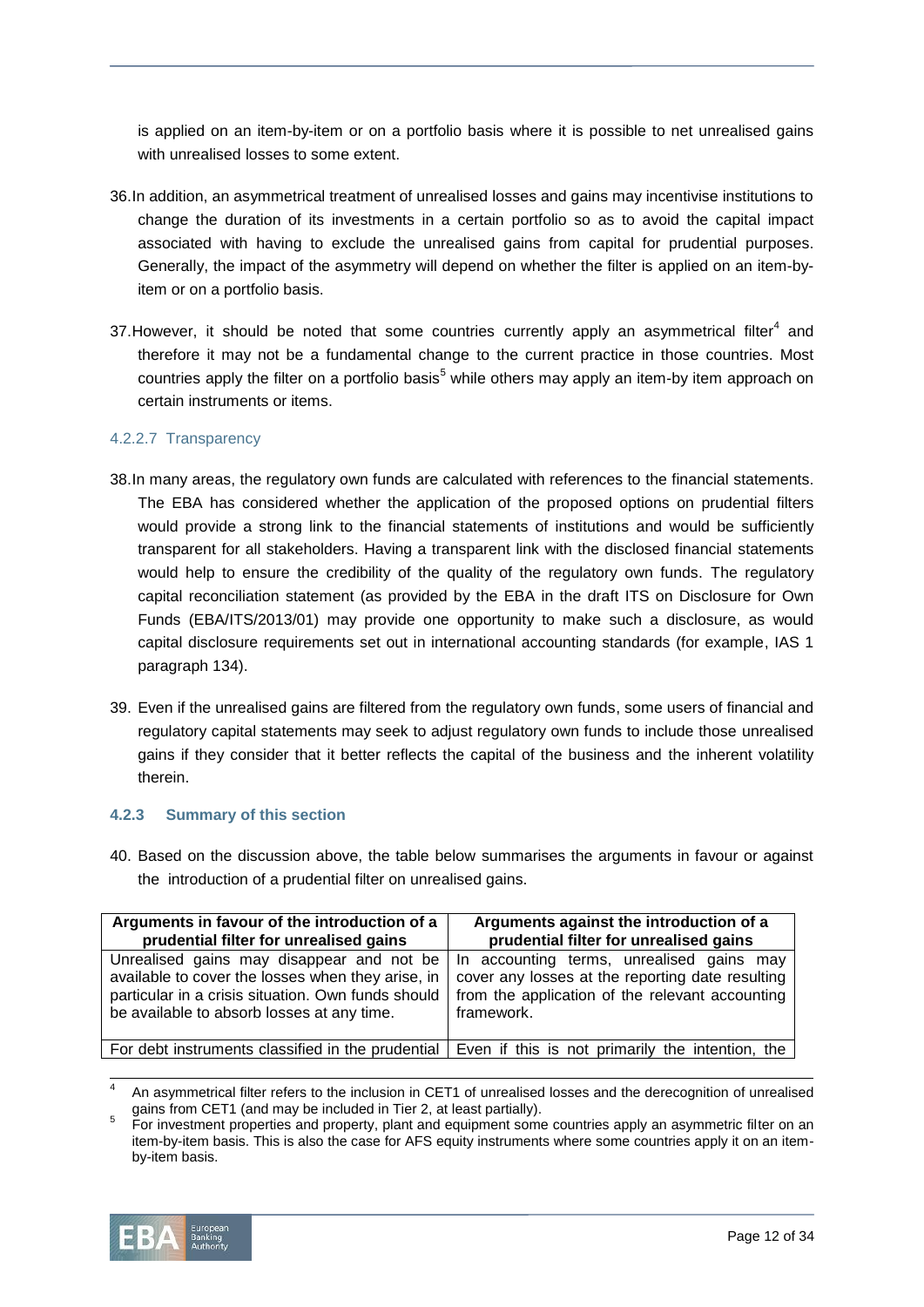| banking book, the intention of the institution is,<br>in general, not to realise the gains in the short<br>term but to hold the items in order to collect the<br>cash flows.                                                                                                                | institution may decide to crystalise the gains by<br>realising (or hedging) the assets. If the<br>institution buys them back immediately, the<br>economic situation of the institution will not<br>change but the gains will be recognised in<br>CET1 without restriction in Pillar 1.                                                                                                                                                                                                                                                                                                                                    |
|---------------------------------------------------------------------------------------------------------------------------------------------------------------------------------------------------------------------------------------------------------------------------------------------|---------------------------------------------------------------------------------------------------------------------------------------------------------------------------------------------------------------------------------------------------------------------------------------------------------------------------------------------------------------------------------------------------------------------------------------------------------------------------------------------------------------------------------------------------------------------------------------------------------------------------|
| For banking book items, the risk that the<br>unrealised gains will disappear is not covered<br>by a capital requirement.                                                                                                                                                                    | For trading book items, the capital requirements<br>cover the risk that the unrealised gains may<br>disappear.                                                                                                                                                                                                                                                                                                                                                                                                                                                                                                            |
| Even if the institution may realise the assets<br>and crystalise the gains, this is not always<br>possible in practice. For example, the assets<br>may not be realised at the price expected by<br>the institution due to lack of liquidity in markets,<br>or uncertainty in the valuation. | The uncertainty in valuation should be covered<br>by adjustment to the fair value and is also<br>applicable for assets with unrealised losses.<br>EBA is developing<br>an RTS on Prudent<br>Valuation.                                                                                                                                                                                                                                                                                                                                                                                                                    |
| On debt securities instruments, the unrealised<br>gains will decrease towards the face value as<br>the instruments mature when it will disappear.                                                                                                                                           | A filter on unrealised gains may be seen as a<br>simple tool to address market volatility if the<br>level of deduction is not determined based on<br>an assessment of the realisable value, market<br>trends, etc. However, this concern may be<br>addressed by applying different haircuts for<br>unrealised gains due to different asset classes.                                                                                                                                                                                                                                                                       |
| As the amounts of unrealised gains are subject<br>to movements in the market prices, their<br>recognition in regulatory capital might increase<br>volatility of own funds. This may raise concerns<br>about the<br>procyclicality<br>of<br>the<br>capital<br>framework.                     | The introduction of a prudential filter for<br>unrealised gains will result in an asymmetrical<br>treatment with unrealised losses.<br>This may also provide an incentive to the<br>institution to realise the gains in order to<br>compensate the impact of unrealised losses on<br>their own funds or to change their investment<br>policy (the impact will depend on whether the<br>filters are applied on an item-by-item basis or<br>on a portfolio basis). This may create additional<br>tension in the markets if institutions are obliged<br>to realise a large part of their assets in a short<br>space of time. |
| Credibility of own funds, may be reduced if<br>unrealised gains represent a substantial part of<br>CET1.                                                                                                                                                                                    | more transparent for<br>may<br>be<br>market<br>It -<br>participants to follow the accounting treatment<br>of unrealised gains, supported by the relevant<br>disclosures of significant components of own<br>funds (although this will depend on how users<br>analyse this information). However, it should be<br>taken into account that Pillar III/Disclosure<br>requirements information will provide users with<br>a reconciliation of accounting equity and<br>regulatory own funds.                                                                                                                                  |

41. On this basis, there are prudential arguments to introduce a prudential filter on unrealised gains, being the most important the one that argue that unrealised gains may not be fully available to cover losses when needed. However, there are also some arguments to maintain the current rule in the CRR (no filter). If a filter is introduced in the capital framework, the design of this filter should take into account the potential drawbacks related to its application.

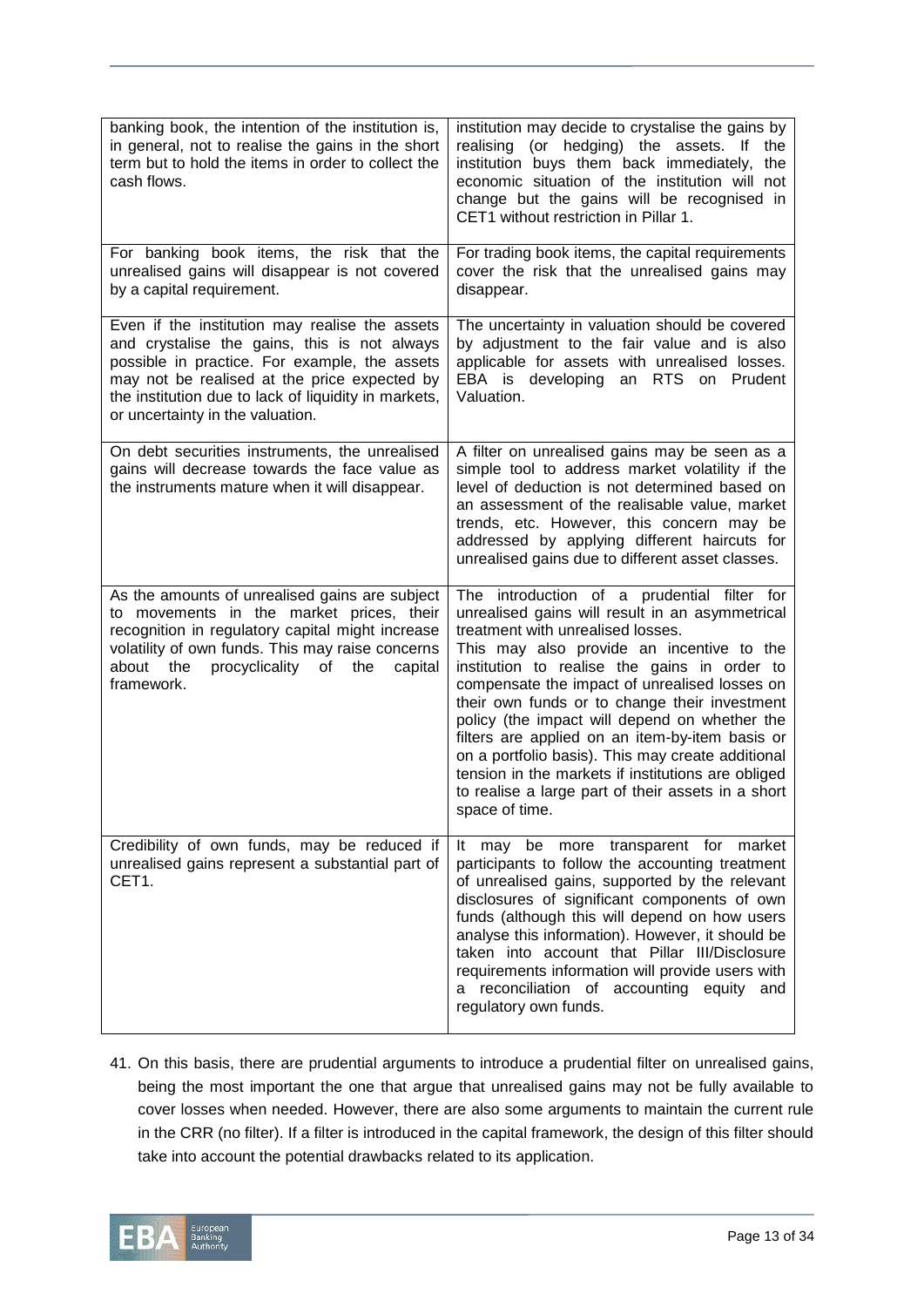**Q2. Do you agree with the description of the different criteria provided on this section in order to assess the possible treatments of unrealised gains? If not, please state why. Do you think there are other criteria that should be considered?**

# 4.3 Interaction with developments in international agreements on prudential standards for banks

- 42. Article 80(4) states that the technical advice must consider developments in international agreements on prudential standards for banks. Since the Basel Committee published its Basel III proposal, there has not been significant development in the international prudential standards. It should be noted that a filter for unrealised gains would be inconsistent with Basel III as currently agreed and could therefore lead to level-playing field issues between European banks and non-European banks.
- 43.However, the Basel Committee also acknowledges that they will continue to review the appropriate treatment of unrealised gains, taking into account the evolution of the accounting framework $6$ .
- 44.The Basel Committee is also reviewing the requirements on the trading book, including the boundary between the trading book and the banking book and the possibility of introducing a capital charge for the interest rate risk in the banking book. The outcome from this review should also be taken into account for the decision to apply or not a filter.
- 45.The scope of this discussion paper is nevertheless limited to the application of filters on unrealised gains and does not take into account the advantage or disadvantage of setting capital requirements for all assets and liabilities measured at fair value for market risks compared to a filter on unrealised gains. If the EC considers this as a potential alternative, it should be underlined that the design of a capital requirement for market risk on banking book items will need more time in order to calibrate it adequately.

# 4.4 Interaction between the prudential rules and the accounting rules

- 46.Before analysing different policy options, the discussion paper considers the interaction between the prudential requirements and the accounting rules in developing policy options on unrealised gains. There are two alternatives that could be used as the basis for the prudential filter on unrealised gains arising from fair valued instruments:
	- apply the filter based on the prudential categories of instruments
	- apply the filter based on the accounting categories of instruments

l 6 Footnote 10 of the Basel III text "There is no adjustment applied to remove from Common Equity Tier 1 unrealised gains or losses recognised on the balance sheet. Unrealised losses are subject to the transitional arrangements set out in paragraph 94 (c) and (d). The Committee will continue to review the appropriate treatment of unrealised gains, taking into account the evolution of the accounting framework."

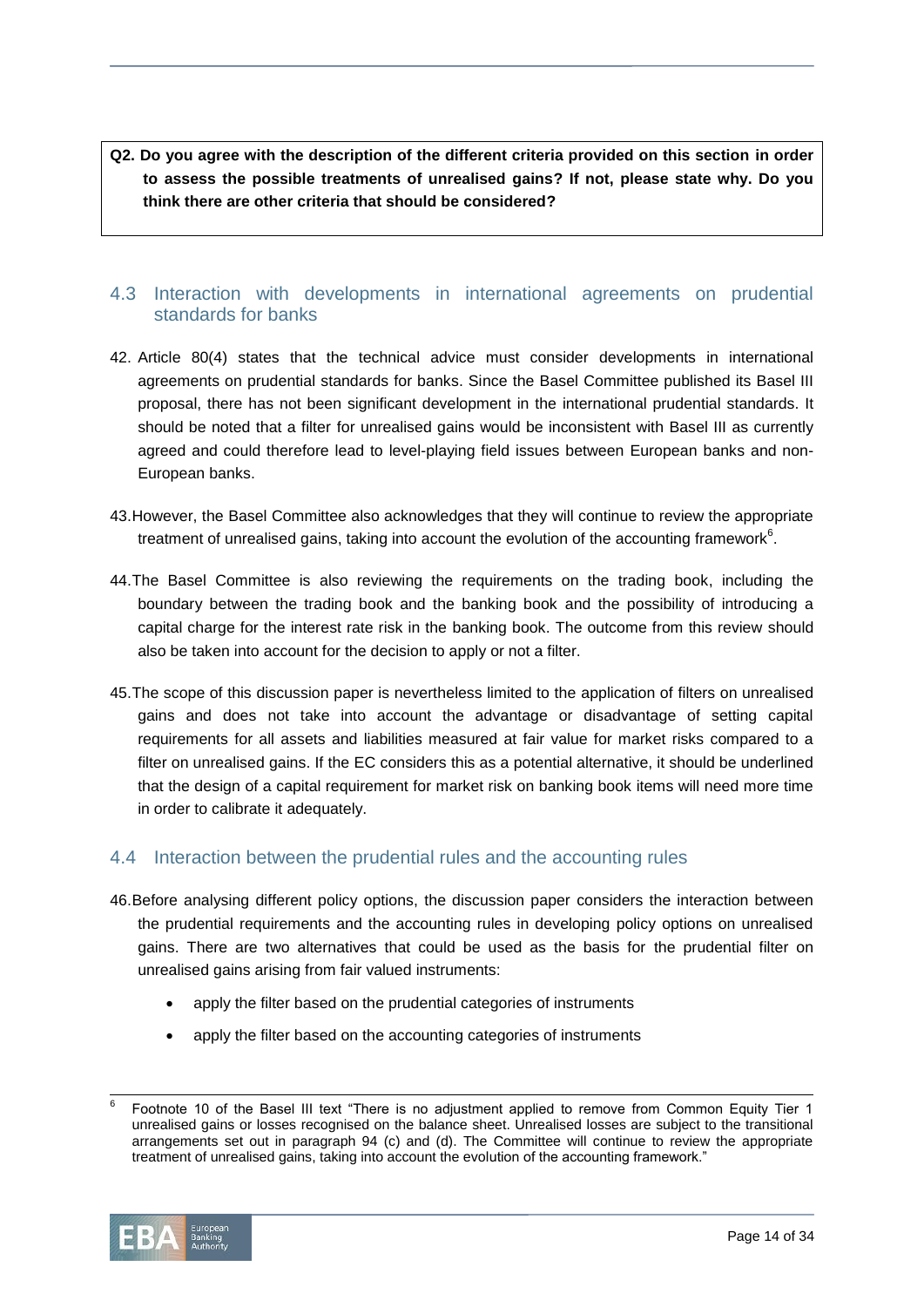- 47.For prudential and regulatory purposes, banks' assets/liabilities are generally grouped into the trading book or the banking book under the Basel Committee's standards and the CRR. The trading book category contain those assets/liabilities held that banks plan to actively trade or in order to hedge positions held with trading intent, while all other assets/liabilities (including investment properties and property, plant and equipment) are included in the banking book (i.e. a residual category). Due to different underlying economical assumptions, instruments in the trading and the banking book are regarded as being subject to different types of risk, and hence attract different capital measures<sup>7</sup> (e.g. market risk capital requirements on trading book assets).
- 48. The measurement of these instruments, at fair value or at amortised cost, depends on their accounting classification, which is different from the classification for prudential purposes. For example, under current IAS 39, financial instruments classified as held-for-trading (HFT) and available-for-sale (AFS) are measured at fair value, while instruments classified as loans and receivables (L&R) and held-to-maturity (HTM) are measured at amortised cost. In addition, IAS 39 permits entities to designate, at the time of acquisition or issuance, any financial asset or financial liability to be measured at fair value through profit or loss – i.e. fair value option - (even if the financial asset/liability would ordinarily, by its nature, be measured at amortised cost or at fair value but with changes in OCI) if certain conditions are met. Also, IFRS permits investment properties and own-used-properties to be held at cost, or at fair value. It should also be taken into account that the replacement of IAS 39 by IFRS 9 may change the classification and measurement of financial instruments.
- 49.Generally, trading book instruments are expected to be composed of financial instruments held for trading (with fair value changes through P&L) for accounting purposes. Similarly, banking book instruments are expected to be composed of loans and receivables, held-to-maturity investments (at amortised cost) and AFS assets (with fair value changes through OCI) given that they are not intended for active trading. However, there could be banking book instruments where the fair value option is applied for accounting purposes being the fair value changes recognised in P&L.
- 50.In these circumstances, any policy options to be applied based on prudential categories of instruments (e.g. banking versus trading book) will involve the identification of the unrealised gains arising from certain instruments in the bank's P&L or in OCI. This may raise concerns about the transparency of the own funds and the feasibility of filtering P&L as well as accumulated reserves (including OCI).
- 51.On the other hand, any policy options to be applied based on groups of assets under the accounting rules (e.g. AFS category) would need to be considered alongside the existing regulatory measures in place. For example, if AFS assets are classified in the prudential trading book (which is not expected to be a frequent situation), they are subject to the market risk capital requirements, which would not be applicable if those instruments were classified in the prudential banking book. Applying a filter on the AFS category will result in these AFS assets being subject to both market risk capital requirements as well as to a prudential filter (and will differ from the rest

<sup>7</sup> The distinction between the trading and the banking book means that there should be a distinction between positions subject to market risk and those positions that are not subject to market risk.



 $\overline{a}$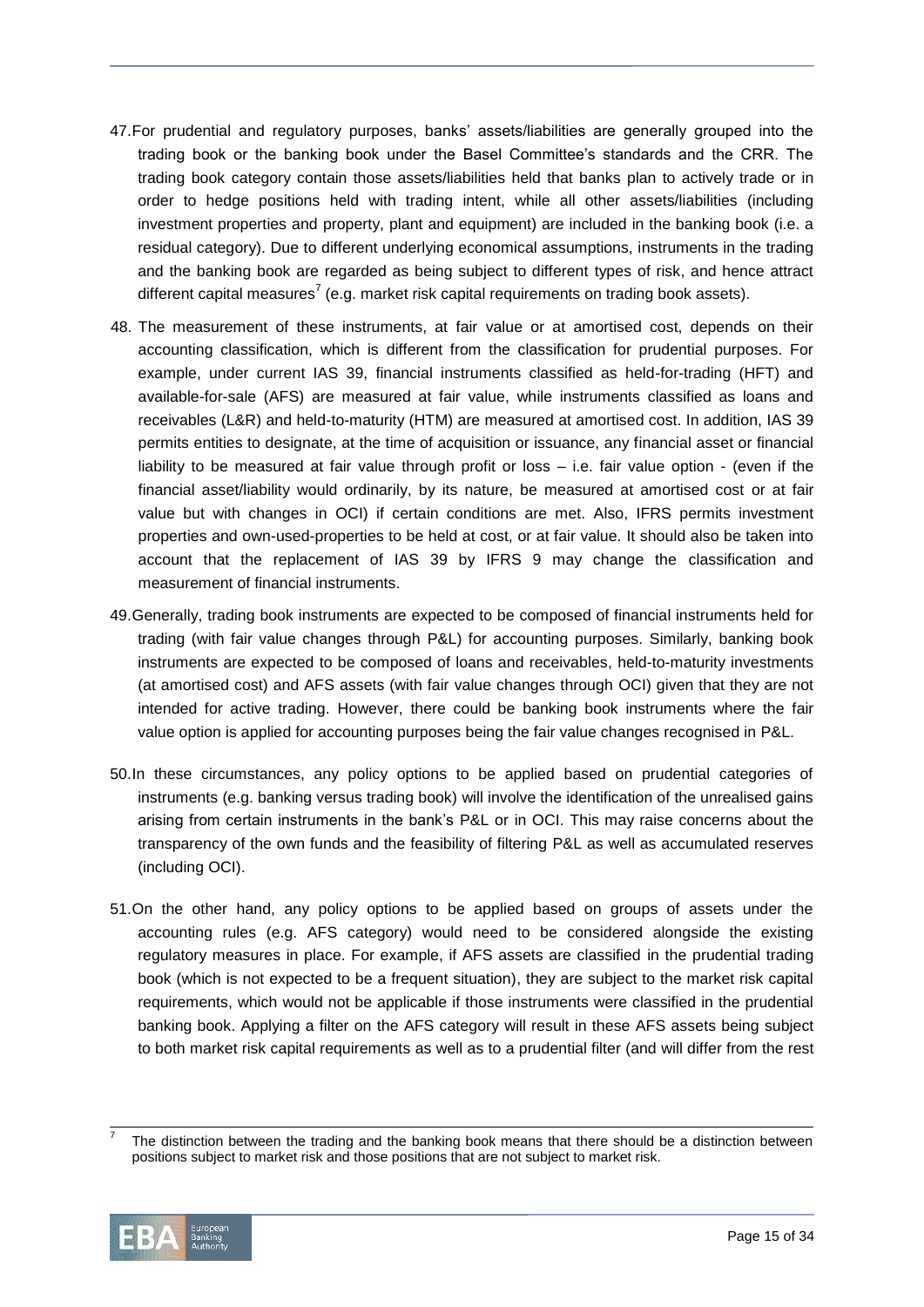of AFS assets which are classified in the banking book where a market risk capital requirement is not applicable).<sup>8</sup>

52.There are arguments in favour of each approach as described in the following table. The arguments in favour of one basis also highlight the arguments against the other basis.

| Arguments in favour of the prudential<br>classification (e.g. trading book, banking<br>book)                                                                                                                                                                                                                                                                                                                                                                                                                               | Arguments in favour of the accounting<br>classification (e.g. HFT, AFS)                                                                                                                                                         |
|----------------------------------------------------------------------------------------------------------------------------------------------------------------------------------------------------------------------------------------------------------------------------------------------------------------------------------------------------------------------------------------------------------------------------------------------------------------------------------------------------------------------------|---------------------------------------------------------------------------------------------------------------------------------------------------------------------------------------------------------------------------------|
| The prudential classification is in line with the<br>solvency regulation where there is a<br>distinction between assets and liabilities held<br>with the intention to realise a gain in the short<br>term (trading book) and other items where<br>the intention is generally to hold the assets<br>for a long period of time and to collect their<br>related cash flows (banking book). This<br>provides a more conceptual basis if different<br>policy options are to be proposed on<br>trading/banking book instruments. | Ease of reconciliation to the financial<br>statements. The amounts of unrealised gains<br>of a group of assets (e.g. AFS assets) could<br>be directly obtained from the financial<br>statements.                                |
| This approach provides a better level playing<br>field between the EU institutions (even if they<br>apply different accounting frameworks) as<br>they are all subject to the same CRR/CRDIV<br>rules.                                                                                                                                                                                                                                                                                                                      | Consistent with current practice on prudential<br>filters (CEBS Guidelines) for institutions<br>applying IAS 39 where the prudential filters<br>are established based on the accounting<br>categories of financial instruments. |
| This approach takes into account the existing<br>capital requirements on the respective<br>prudential books, hence allowing consistent<br>treatment of assets which are included in the<br>same prudential book. The risk of double-<br>counting of capital requirements on a same<br>instrument could be avoided.                                                                                                                                                                                                         |                                                                                                                                                                                                                                 |
| Accounting rules are subject to modification<br>in the future (for example, with the likely<br>introduction of IFRS 9 for financial<br>instruments). Policy options on the prudential<br>basis could be applied consistently between<br>institutions irrespective of the applicable<br>accounting framework.                                                                                                                                                                                                               |                                                                                                                                                                                                                                 |

53.Based on the above discussion, the EBA has considered that the prudential classification of instruments is a more appropriate basis in developing policy options of prudential filters for unrealised gains. This will also be in line with the management intention as set out in the capital requirements regulation and it takes into account the different capital requirements.

<sup>8</sup> In addition, some bonds or equities classified as held for trading for accounting purposes may have been excluded from the prudential trading book in absence of liquid markets (and a change in the intention to sell the assets and realise a gain).



l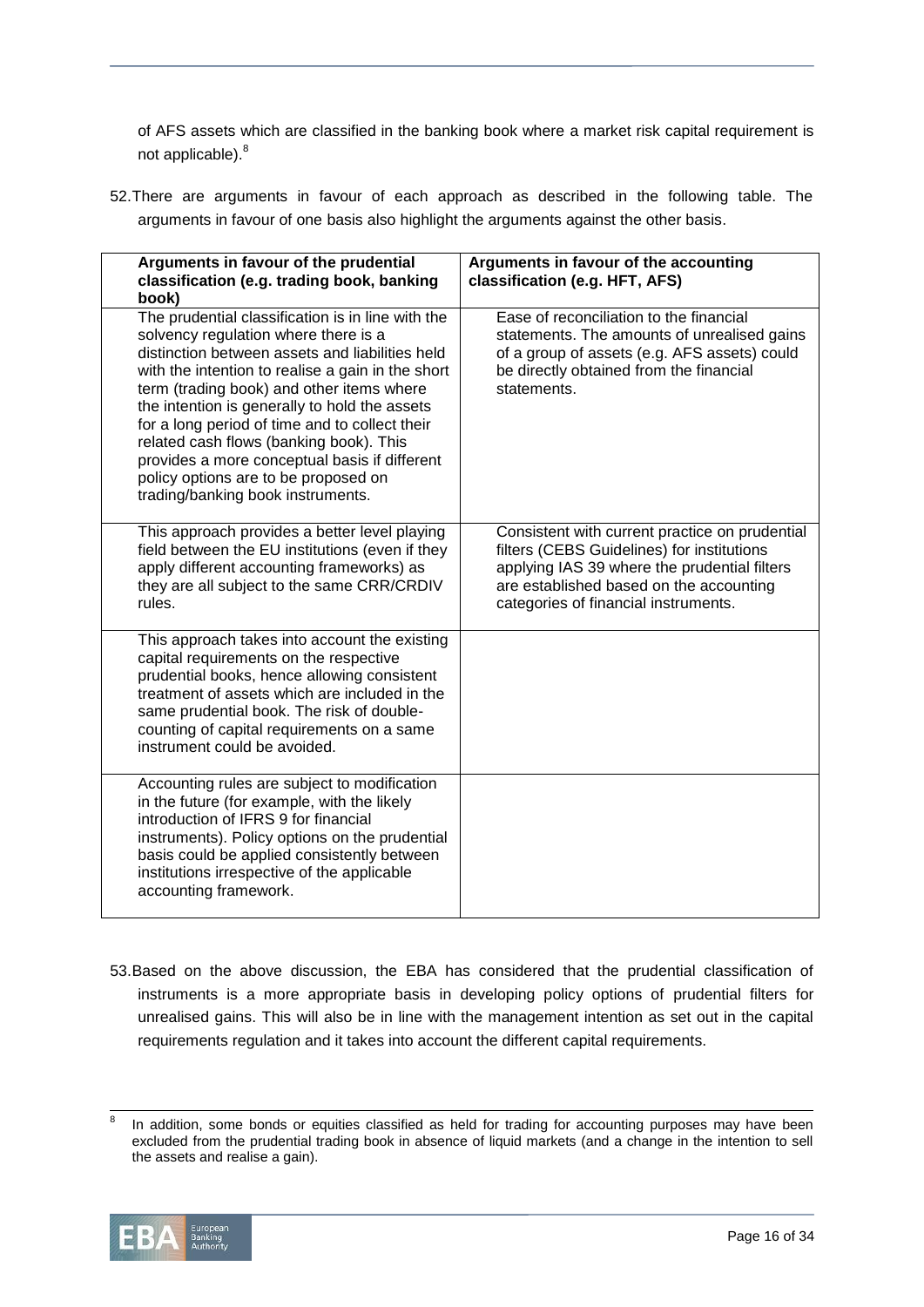- 54.Nevertheless, the accounting requirements of assets or liabilities will still need to be assessed as it may result in a different policy option in some circumstances; for example, when hedge accounting is applied or when the fair value option is adopted to manage an accounting mismatch (see discussion in section 5.4.Interaction of a filter with IAS 39: Hedge accounting and fair value option).
- **Q3. Do you agree with the proposed approach based on the prudential classification (distinction between the trading and banking book) to analyse the different policy options? If not, please state why. Do you envisage any operational issue if the prudential approach is followed?**
- **Q4. Do you have instruments that are classified as held for trading for accounting purposes included in the (regulatory) banking book or available for sale instruments classified as a position of the (regulatory) trading book? Could you quantify the relevance of these situations?**
- **Q5. Do you see any differences in the analysis that should be taken into account with the requirements in the forthcoming IFRS 9?**

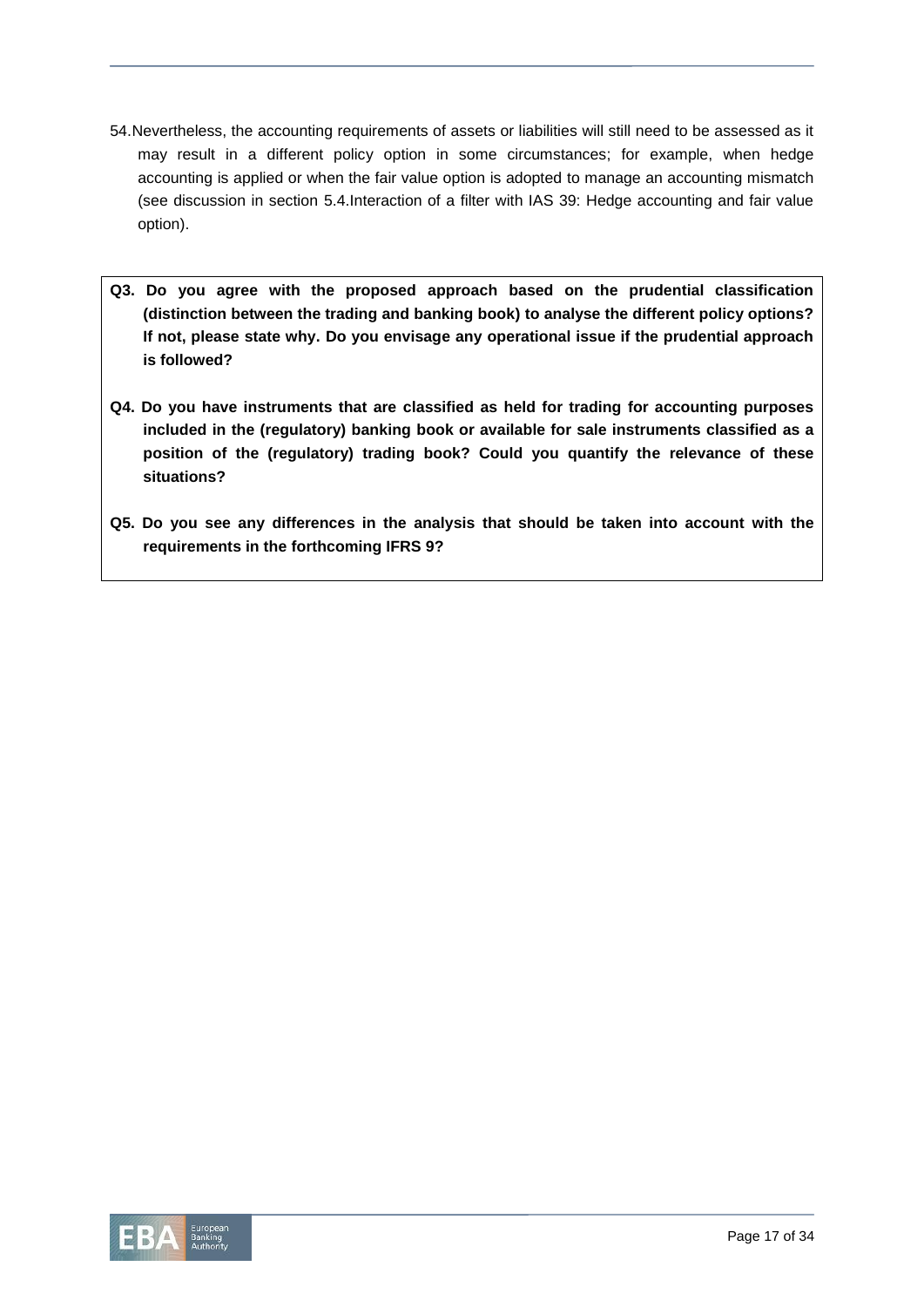# 5. Option analysis

- 55. This section explores the alternative policy options for the treatment of unrealised gains. It does not consider the inclusion of unrealised gains without adjustment in CET1 (the current treatment envisaged in the CRR) as an option given that Article 80(4) refers to treatments other that the current one. This policy options are developed based on the prudential framework classification (i.e. as a starting point distinguish between the trading and the banking book) of items measured at fair value.
- 56. The policy options may vary depending on the type of instruments or items and their classification for prudential purposes. This discussion paper considers the following categories separately:
	- Interest bearing financial instruments at fair value: include debt securities, loans and advances and financial liabilities.
	- Non-interest bearing financial instruments at fair value: include equities and liabilities linked to equities (short positions).
	- Tangible assets at fair value: include Property, Plant and Equipment (PPE) and investment property.
- 57. In addition, it is considered that derivatives will be usually included in the trading book although in some circumstances may be included in the banking book (for instance, credit derivatives may be used as credit risk mitigation instrument in the banking book). Derivatives may also qualify for hedge accounting or may be part of the fair value option (if not separated from their host contract).
- 58. This discussion paper does not propose the offsetting of unrealised gains and losses arising from different categories of instruments (interest bearing financial instruments, non-interest bearing financial instruments and tangible assets) that are included in the same prudential book for the following reasons<sup>9</sup>:
	- These instruments/items are generally managed separately by the institutions.
	- Allowing offsetting between unrealised gains and losses in general may not be prudent.
	- The policy options proposed may be different for each category considering the characteristics of the instruments/items (debt securities, equity or tangible assets).
- 59. This discussion paper considers different alternatives for the application of a filter on each category and also whether it should be applied on an item-by-item basis or on a portfolio basis.

# **Q6. Do you agree with the proposal to distinguish between different categories of instruments/items (interest bearing financial instruments, non-interest bearing financial**

l 9 It should be noted that 2004 CEBS Guidelines proposed a distinction for the available for sale category between equities, loans and receivables and other financial instruments (mainly debt securities). The CEBS Guidelines also proposed a prudential filter for investment properties and own used properties. Therefore, current practice in member states is to apply a filter taking into account the distinction put forward in CEBS Guidelines.

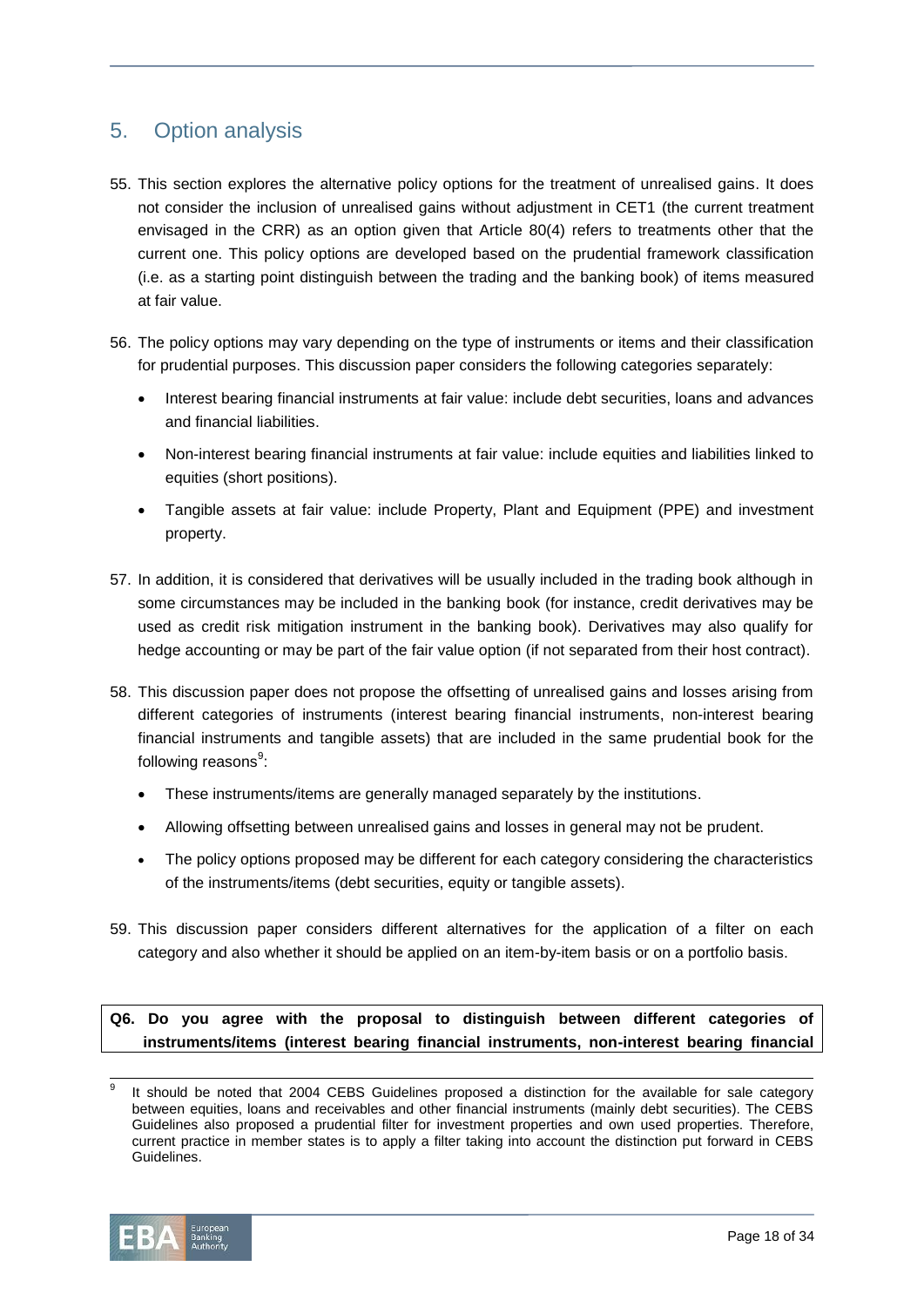**instruments and tangible assets) in analysing the different policy options? If not, please state why**

# 5.1 Application of the policy option on an item-by-item or on a portfolio basis

- 60.In developing the policy options on each category, the EBA has considered whether unrealised losses on some financial instruments should be offset by unrealised gains on other financial instruments (and whether unrealised losses on investment properties or PPE should be offset by unrealised gains on other investment properties or PPE). There are two alternatives for each of the categories described in paragraph 56; either to apply the policy option on an instrument-byinstrument basis or to apply it on a portfolio basis.
- 61. For the item-by-item basis, each instrument shall be considered as an item. For the portfolio basis, the policy options can be applied with a different level of granularity; for example by making a distinction between sovereign bonds and non-sovereign bonds, by distinguishing between different currencies, etc.
- 62.There are different arguments in favour of each approach as described in the following table. The arguments in favour of one approach also highlight the arguments against the other approach.

| Arguments in favour of an item-by-<br>item approach                                                                                                                   | Arguments in favour of a portfolio<br>approach                                                                                                                                                                                                                                                                                                   |
|-----------------------------------------------------------------------------------------------------------------------------------------------------------------------|--------------------------------------------------------------------------------------------------------------------------------------------------------------------------------------------------------------------------------------------------------------------------------------------------------------------------------------------------|
| This is the most prudent approach as it does not<br>allow the offset of unrealised gains and losses<br>between instruments                                            | If an item-by-item approach is used, institutions<br>may be incentivised to sell and buy again the<br>assets on which there are unrealised gains or to<br>change investment strategies. In doing so,<br>especially during a financial crisis, it may create<br>additional tension on the financial markets and<br>exacerbate a crisis situation. |
| Introduction of such filters on a portfolio basis<br>could raise concerns as to whether the volatility<br>and reliability of unrealised gains have been<br>addressed. | A portfolio approach may be consistent with the<br>way banks manage their financial instruments.                                                                                                                                                                                                                                                 |
| Gains of an instrument may disappear<br>irrespective of the asset movements of another<br>instrument.                                                                 | It may encourage the diversification of banks'<br>portfolios and therefore be reflective of risk<br>mitigation benefits achieved through<br>diversification.                                                                                                                                                                                     |

- 63.It should be noticed that the concerns related to the item-by-item approach do not exist currently with the existing filters on unrealised gains because most countries apply them on a portfolio basis. This is the case for Available For Sale debt instruments and, in most cases, for Available For Sale equity instruments. For investment properties and property, plant and equipment there is more division between the use of the item-by-item and the portfolio basis for regulatory purposes.
- 64.Another consideration related to the level of application is that, institutions will in some cases, be applying fair value measurement requirements to groups of assets and liabilities where offsetting positions in market risk or counterparty credit risk already exist, as permitted under IFRS 13. In

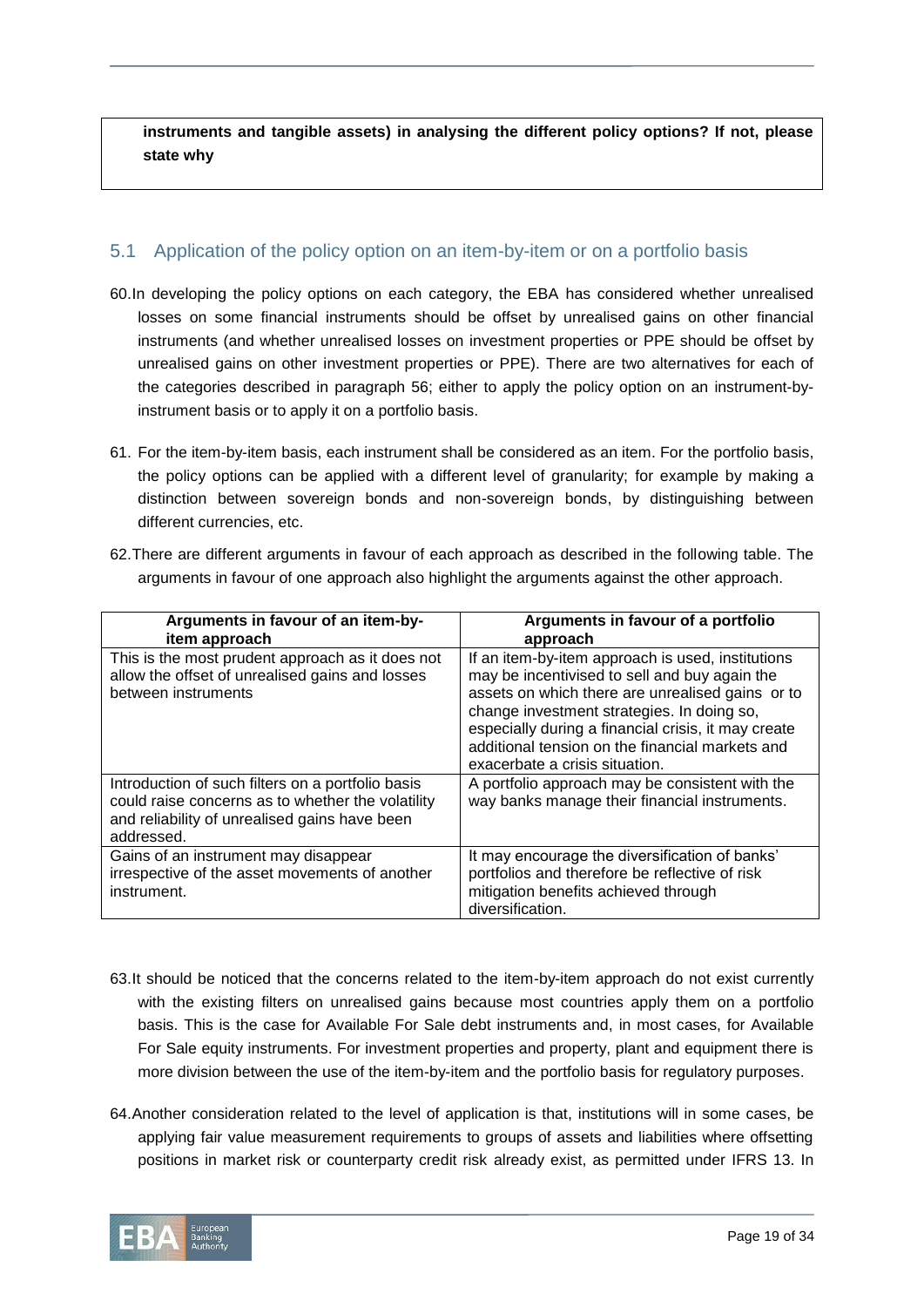other words, fair value measurement is often done based on the price applicable to net, rather than gross risk exposures. If an asymmetric approach were to be applied at an instrument-byinstrument basis it would be necessary for banks to alter their systems in order to calculate fair values on a gross basis.

- **Q7. Do you agree with the arguments in favour of an item-by-item basis or a portfolio basis? Are there other arguments that should be considered for the decision to apply the policy options on an item-by-item or on a portfolio basis?**
- **Q8. Do you consider that the application of the policy options on an item-by-item or on a portfolio basis would be more justified for certain types of instruments/items than for others (for instance, debt securities, equity instruments, tangible assets)?**
- **Q9. Please provide quantitative information about the difference between applying a filter on a portfolio basis or on an item-by-item basis and the impact of this difference in your capital ratios.**
- *For instance, the amount of the cumulative net unrealised gains/losses for the current IFRS categories (AFS debt instruments, AFS equity instruments, investment properties and PPE) or in your national GAAP (also distinguishing between the trading and the banking book); the amount of the cumulative unrealised gains and the cumulative unrealised losses on an item-by-item basis; the importance of this amounts over CET1; and other quantitative information that you consider to be relevant for the technical advice and to support the assessment on whether an item-by-item or a portfolio approach should be applied.*

# 5.2 Treatment of interest bearing financial instruments in the banking book (Investment portfolio)

- 65.Taking into account the aspects included in the methodology, there are some arguments that justify the introduction of a prudential adjustment for these instruments, notably:
	- The management intention is primarily to the collect cash flows and not to realise gains in the short-term.
	- For these instruments, such as debt securities, the unrealised gains will decrease over time towards the nominal value on redemption, assuming that all other factors affecting market value remain unchanged.
	- There is no specific capital requirement for these items to alleviate concerns about the risk that unrealised gains may reduce or disappear.
	- It may not be prudent to enable institutions to develop their activities on the basis of unrealised gains as there is significant uncertainty and volatility of these unrealised gains (to the extent where these are not addressed by the existing regulatory measures). Therefore, unrealised

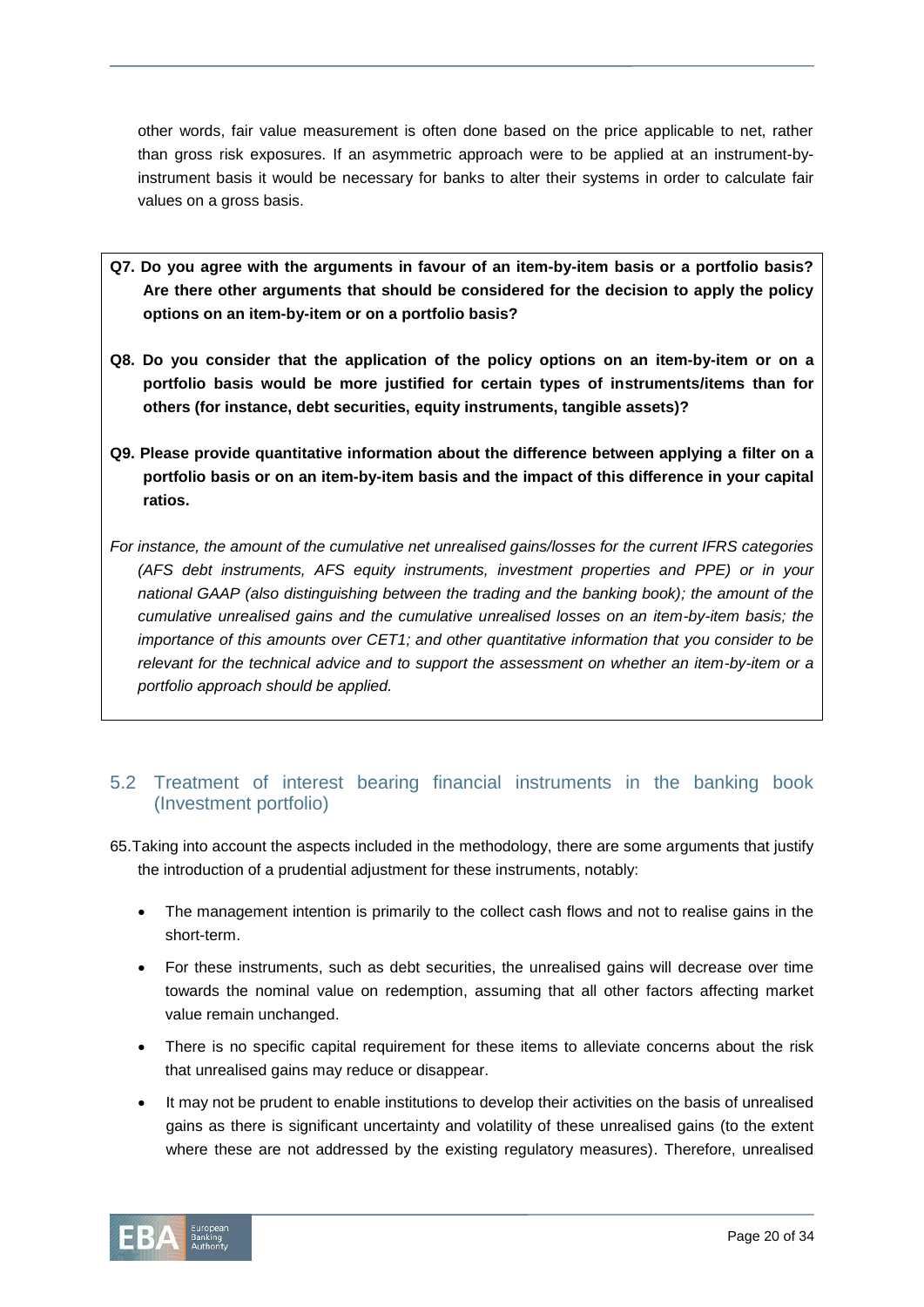gains recorded at a point in time may disappear if the values of the assets have moved unfavourably subsequently. This may happen within a short period of time.

- 66.On the other hand, introducing a filter may have an influence on the behaviour of the institutions and their investment strategies, and may incentivise them to sell items in order to realise gains and thereby offset the capital effect of the deduction of unrealised losses.
- 67.On this basis, this discussion paper proposes to consider different options to deal with unrealised gains arising from these instruments analysing the following options as well as the pros and cons of each of them:
	- $\triangleright$  Option 1: No inclusion of unrealised gains in own funds
	- $\triangleright$  Option 2: Partial inclusion of unrealised gains in own funds

#### **5.2.1 Option 1: No inclusion of unrealised gains in own funds**

68.Under this option unrealised gains will be completely filtered out from own funds. This constitutes the most prudent option and as explained in the previous section the level of prudence would also depend on whether the filter is applied on a portfolio basis or on an item-by-item basis.

| Arguments in favour                                                                                                                                                                                                                                                                                                        | Arguments against                                                                                                                                                                            |
|----------------------------------------------------------------------------------------------------------------------------------------------------------------------------------------------------------------------------------------------------------------------------------------------------------------------------|----------------------------------------------------------------------------------------------------------------------------------------------------------------------------------------------|
| It is the most prudent option. Unrealised gains<br>would not be included in the capital buffers and<br>minimum capital requirements as there is<br>uncertainty about their ability to cover risks and<br>future losses as well as their availability in crisis<br>situation.                                               | Filtering of unrealised gains may take<br>management and supervisory focus off balance<br>sheet valuations of such items in crisis situations<br>and hide risks implicit in those positions. |
| In principle, it would reduce volatility in regulatory<br>capital (more assessment is needed related to<br>the different levels of application). Unrealised<br>gains would not contribute to the increase of own<br>funds and therefore would be less pro-cyclical.                                                        | In case of a recession, the existing unrealised<br>gains will play the role of a counter-cyclical items.                                                                                     |
| It will encourage a level-playing field within the<br>European Union as will harmonise the impact of<br>the different accounting frameworks on the<br>institutions' regulatory own funds (for instance,<br>some national GAAPs require the use of a<br>LOCOM method and therefore unrealised gains<br>are not recognised). | There will be no level-playing field with non-EU<br>institutions under the current Basel rules (see<br>footnote 6 above).                                                                    |

# **5.2.2 Option 2: partial inclusion of the unrealised gains in own funds**

69.It may be possible to partially recognise unrealised gains in own funds. This is a less prudent approach than option 1, but as explained in the methodology section, the EBA acknowledges that there are also some arguments to include some unrealised gains in own funds.

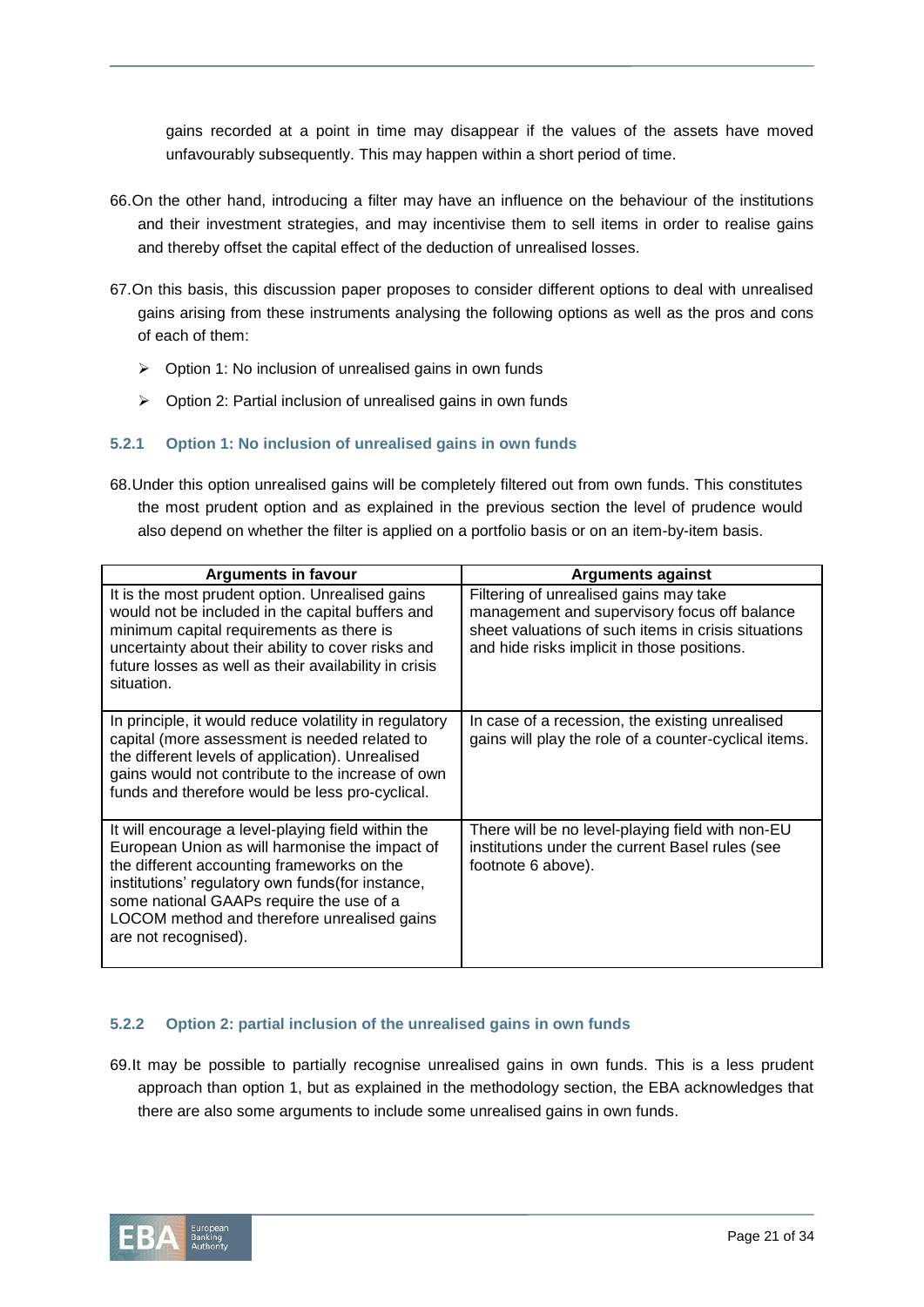- 70.This option could be applied either on an item-by-item or on a portfolio basis. On a portfolio basis there is already a partial recognition of the unrealised gains up to the amount of the unrealised losses of the assets that are included in the same portfolio. On an item-by-item basis there is no compensation of unrealised losses with unrealised gains and, therefore, the partial recognition of unrealised gains in own funds could be more justifiable.
- 71.Partial recognition may also help to mitigate the concern that, unrealised gains may disappear and that it would not be prudent to have a large amount of own funds represented by those unrealised gains.
- 72.In order to implement a partial recognition in own funds, two potential approaches (potentially cumulative) could be envisaged:
	- First adjustment: the unrealised gains could be subject to a haircut. This haircut enables, to some extent, to take into account the concerns on the recognition of unrealised gains. However, the extent of the haircut may differ depending on to which level of own funds it is applied, for example a higher haircut may be applied for unrealised gains included in CET1 than if they are to be included in T2. The extent of the haircut may also depend on whether the unrealised gains are identified on a portfolio or an item-by-item basis. Application of the policy option on a portfolio basis would require a higher haircut than on an item-by-item basis.
	- Second adjustment: to limit the amount of the unrealised gains (after the first adjustment) to be recognised in own funds up to a certain percentage. Any excess amounts will be excluded from own funds. This second limit will mitigate the concern that unrealised gains could represent large proportion of own funds. A certain threshold may be defined in order to be applied to CET1, Total Tier1 or Total own funds. This threshold could nevertheless apply on the total amount of unrealised gains on all categories of assets and liabilities (including debt securities, equities and real estate).
- 73.If the partial recognition option was chosen, it would be advisable to propose a harmonised haircut across jurisdictions as currently different haircuts are applied by each jurisdiction at the European level which impairs comparability of banks' capital position across the EU.
- 74.With regard to the layer of own funds where the unrealised gains may be partially recognised, different possibilities may be envisaged:
	- Partial inclusion in CET1;
	- Partial inclusion in Additional Tier 1 (AT1); or
	- Partial inclusion in Tier 2 (T2).
- 75.The recognition of unrealised gains in different layers of own funds may have different consequences. In general, it may be questionable whether bank's credit activities should be expanded based on these gains and in addition the expansion of the activity based on these gains may be pro-cyclical (to a different extent depending on which layer of own funds unrealised gains are partially recognised).

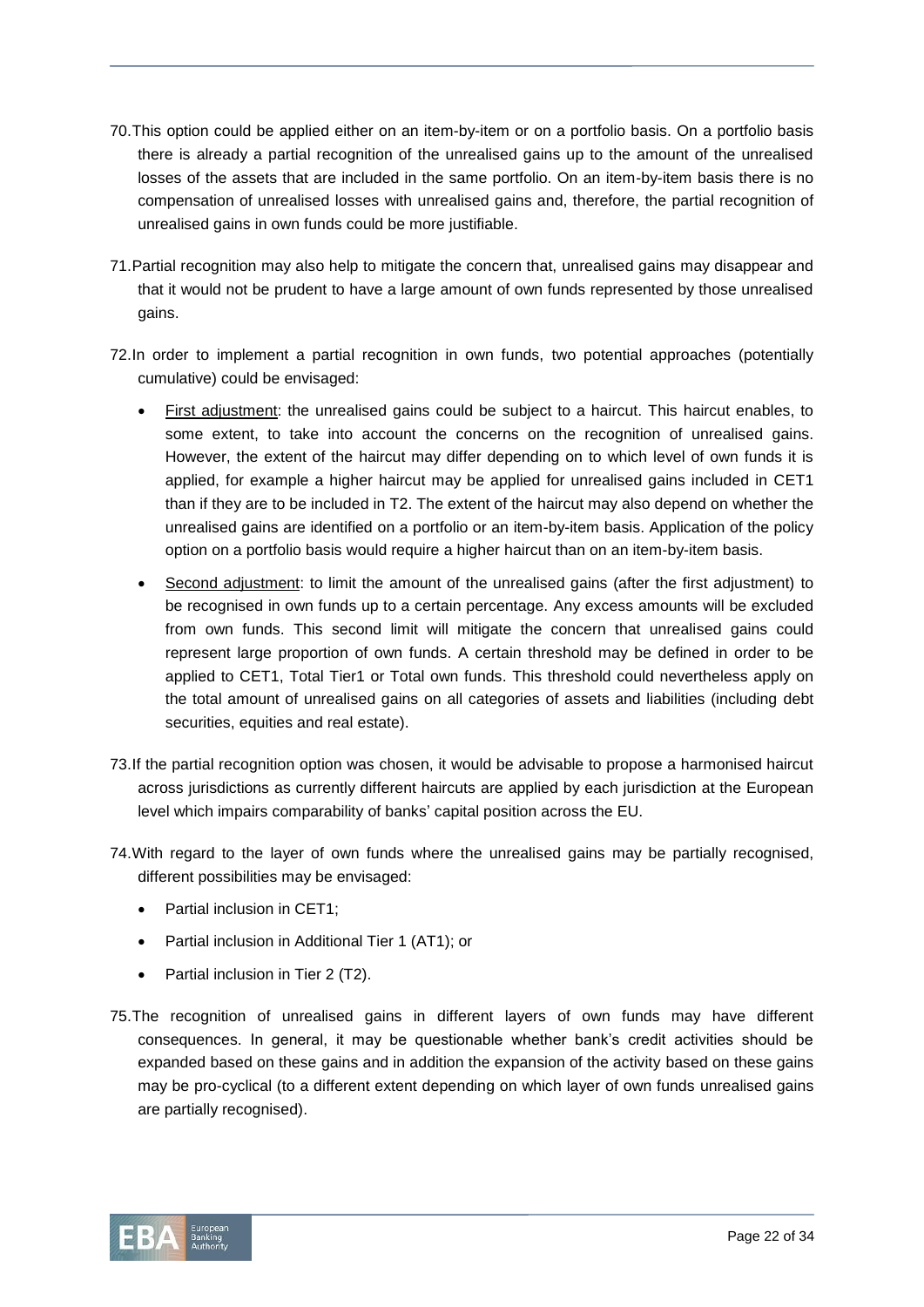- 76.However, in case of a recession, unrealised gains would play the role of counter-cyclical items. Unrealised gains would contribute partially to the recovery of capital (depending on which layer of own funds they are recognised, to the partial recovery of CET1, AT1 or T2) if the fair value of the assets recover afterwards.
- 77.One additional aspect that should be considered is the level playing field that each of these approaches will introduce. On one hand, the partial inclusion of unrealised gains would ensure more level playing field between EU and not EU banks than would be the case if unrealised gains were not included in own funds (to different degrees depending on whether there is partial recognition in CET1, AT1 or T2 and the level of the haircut). However, at EU level, if unrealised gains are partially recognised in own funds, it may lead to competitive distortion for jurisdictions that apply local accounting principles that, generally, provide a lesser use of fair value measurement (for instance, some national GAAPs require the use of a LOCOM method and therefore unrealised gains are not recognised).

# 5.2.2.1 Partial inclusion in CET1

- 78.If unrealised gains were partially recognised in CET1, this would mean that capital buffers and minimum capital requirements may be covered, at least in part, by unrealised gains on which there is uncertainty about their ability to cover risks and future losses as well as their availability in crisis situations.
- 79.A reason for the partial recognition in CET1 is that it would lessen the concerns about the potential change in managements' behaviour.

#### 5.2.2.2 Partial inclusion in AT1

- 80.If unrealised gains are partially recognised in AT1, unrealised gains will not count towards the capital buffers and minimum capital requirements. However, they will be able to contribute to the calculation of the leverage ratio or eligible capital.
- 81. As for the option of partial inclusion in CET1, the recognition of unrealised gains could be questioned as there is uncertainty about the ability of these gains to cover risk and future losses when needed.
- 82.A reason for partial recognition in AT1 is that it would lessen the concerns about the potential change in managements' behaviour.

# 5.2.2.3 Partial inclusion in T2

83.If unrealised gains are recognised in Tier 2, this would assume that these gains would be available in liquidation situations, however it is not evident that unrealised gains would be available in those situations. Whether or not unrealised gains would be available is likely to depend on the specifics of the liquidation, including the period over which items need to be realised, the existing economic circumstances etc. As such, under this option there remains uncertainty over the ability of gains to cover risk and future losses when needed.

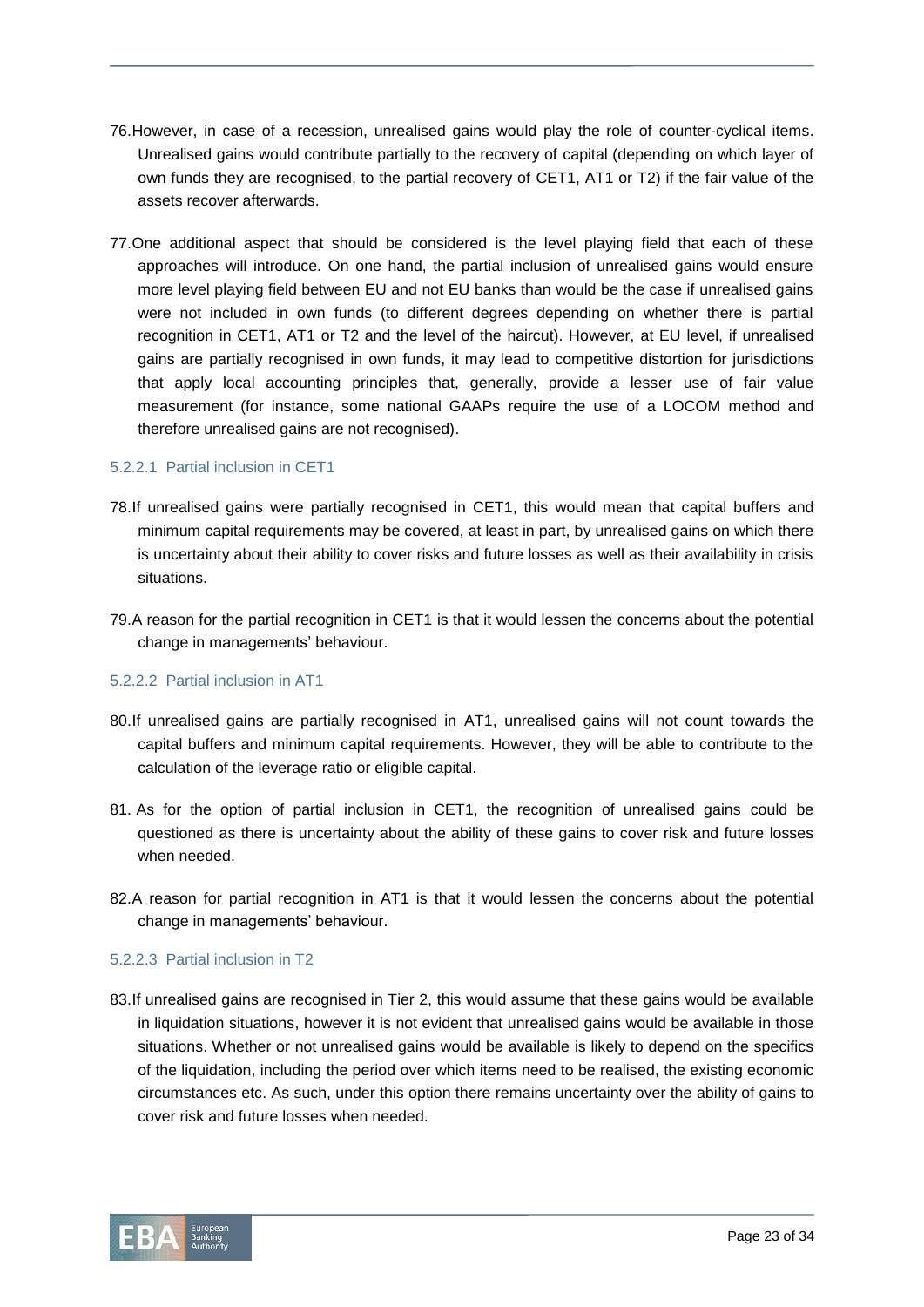- 84.In addition, partial inclusion in T2 is in line with one of the options in the current CEBS Guidelines (issued in 2004) on prudential filters.
- **Q10. Do you agree with the alternatives presented in this section? Do you have a preferred alternative? Please explain the reasons.**
- **Q11. Do you agree that the haircut may be different depending on whether it affects the different layers of capital and also on whether the adjustment is applied on a portfolio or an item-by-item basis? Do you have a view regarding the level of the haircut?**
- **Q12. Regarding the second adjustment (the threshold): do you agree to establish a limit to the recognition of unrealised gains in own funds? Do you have a view regarding the level of the threshold?**

# 5.3 Treatment of non-interest bearing financial instruments in the banking book (investment in equities)

- 85.The arguments supporting a filter for interest bearing instruments (debt securities) are also generally applicable to equity instruments in the banking book. Nevertheless there are some differences that may be taken into account in the application and the design of the filter:
	- The volatility of the market prices: equity prices may respond differently to quoted debt instruments. When compared with a debt instrument of the same issuer, they are expected to be more volatile and this may justify a more prudent approach.
	- The behavioural consequences: equities do not have contractual cash flows and, in principle, it may be easier to realise the gains and buy back the same equities where these are liquid and actively trade as compared to debt securities. While consideration of other aspects cannot be disregarded (for instance, the size of the stake compared to the trade volume on the market) partial recognition of unrealised gains in own funds could be envisaged. In case of strategic investments, where the entity does not have the intention or ability to sell its investment and it could be more difficult to sell and buy back, there could be more reasons to apply a stricter approach.
	- Capital requirements: if an IRB institution applies the VaR model approach or the simple risk weight method for equity exposures, it may be argued that the capital requirements cover sufficiently the market risk.
	- Current practice for countries applying the asymmetrical filter for equity and debt securities: almost all EU countries applying an asymmetrical approach<sup>10</sup> for available for sale debt securities, apply the same haircut on the unrealised gains arising from both available for sale debt and equity securities.

 $\frac{1}{10}$ The asymmetrical approach refers to the recognition of unrealised losses and the filtering out of unrealised gains from CET1 and its partial recognition in Tier 2.

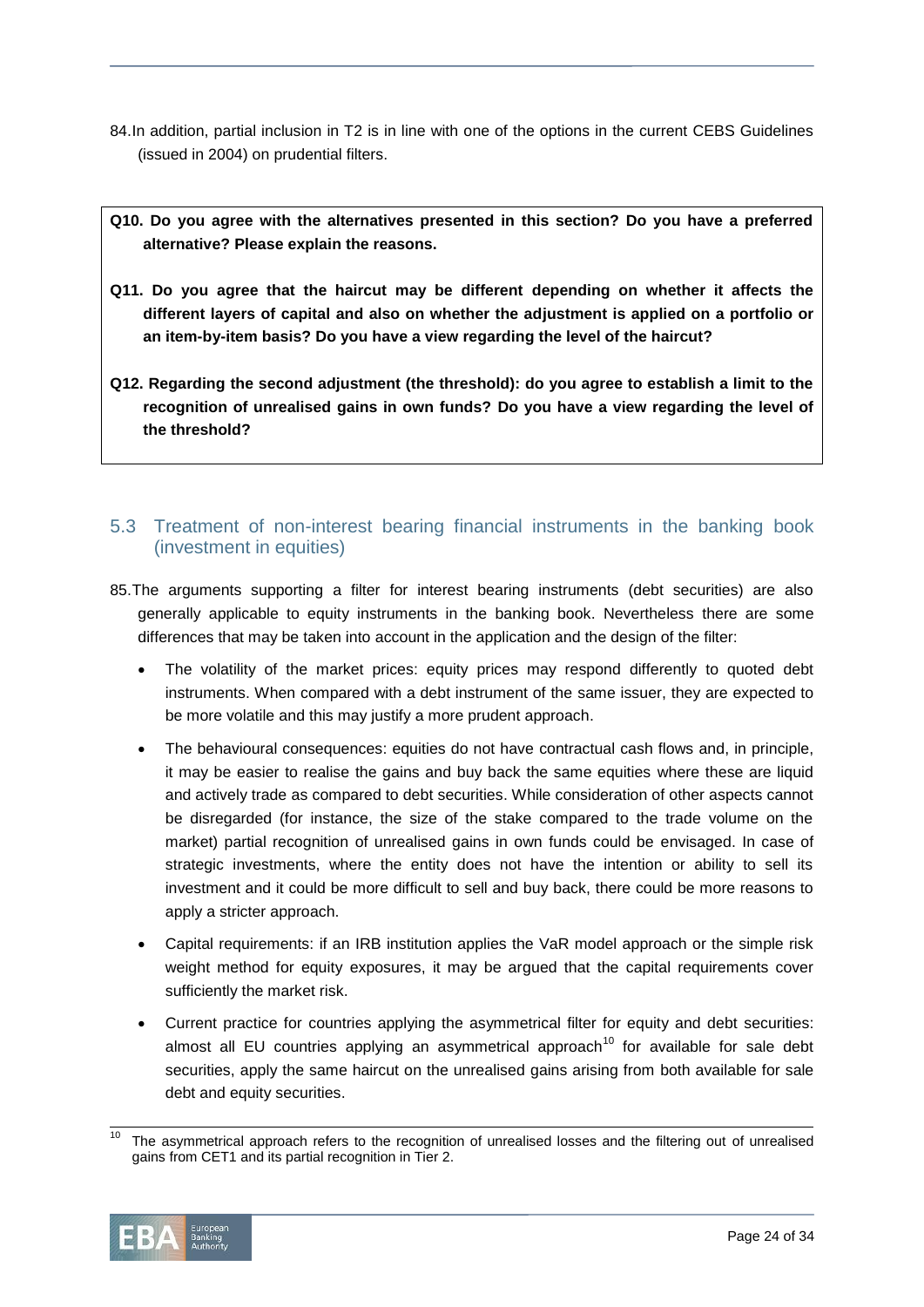- 86.The basic approach for equity instruments/exposures could be to apply the same filters as for debt securities. However, it could be argued that:
	- a stricter haircut or application on an instrument-by-instrument basis is required to take into account that equity prices may be more volatile although it may also be easier to sell and buy back equity instruments; and
	- for institutions using the VaR model approach or the simple risk weight method for equities, the market risk may, to a certain extent, be covered.

**Q13. Do you think equity and debt securities should be subject to the same policy options / treatment? Do you agree with the reasons provided in this section about the difference between equity and debt?**

# 5.4 Interaction of a filter with IAS 39: Hedge accounting and fair value option

# **5.4.1 Hedge accounting**

- 87. The EBA considered how unrealised gains on assets (or liabilities) should be calculated when they are hedged by a derivative (notably a cash flow hedge or fair value hedge) and hedge accounting is applied. The unrealised gain (or loss) on a hedged item should be determined taking into account the unrealised loss (or gain) on the hedging instrument. Applying a filter for unrealised gains in these circumstances may introduce a mismatch that the use of hedge accounting is trying to eliminate.
- 88.Under IAS 39, there are some specific conditions for the application of hedge accounting. One of these conditions is that "the hedge is expected to be highly effective in achieving offsetting changes in fair value or cash flows attributable to the hedged risk, consistently with the originally documented risk management strategy for that particular hedging relationship<sup>"11</sup>. Therefore, in principle it is expected that any ineffectiveness should be limited. However, those risks of the hedged item that are not hedged and the ineffective part of the hedge should be subject to the policy options described in the paper for those items.
- 89.If a filter is proposed, the consequences of this filter in conjunction with the current filter on cash flow hedges (Article 33 of the CRR) should be assessed as the filter on cash flow hedges currently applies to financial instruments that are not valued at fair value. If a filter is applied to unrealised gains on financial instruments measured at fair value, the offsetting of unrealised losses on the cash flow hedge instrument should also be derecognised.

# **Q14. Do you agree with the analysis for hedge accounting? Please provide quantitative**

l  $11$  IAS 39, paragraph 88.b)

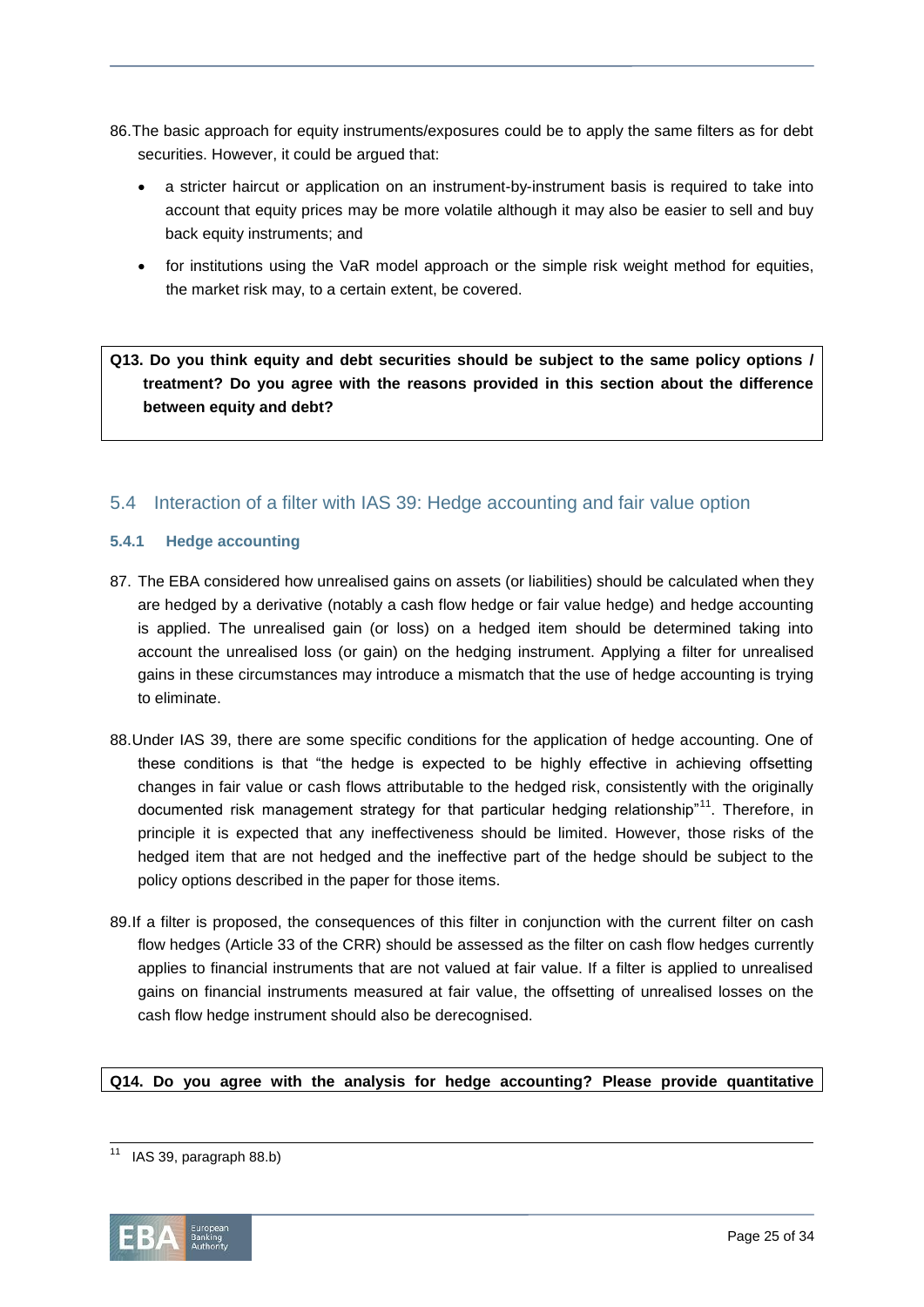**information about the relevance of hedge ineffectiveness in hedge accounting**

**Q15. Do you see any difference in this analysis under the forthcoming hedge accounting requirements that the IASB is expect to publish in the second half of 2013?**

#### **5.4.2 Fair value option**

90.According to IAS 39, financial assets and liabilities may be designated at initial recognition at fair value through P&L (fair value option) when:

- It eliminates or significantly reduces a measurement or recognition inconsistency (accounting mismatch): for example, where derivatives are used to hedge economically the risk of some assets and liabilities that do not qualify for hedge accounting. In this case, the non-derivative financial instrument would be measured at fair value through P&L. This option could also be used to avoid accounting mismatches between financial assets and liabilities that are nonderivatives.
- A group of financial assets, financial liabilities or both are managed on a fair value basis.
- Instruments with embedded derivatives in certain circumstances.
- 91.In general, if these financial assets and financial liabilities are included in the banking book, the unrealised gains should be subject to the policy option taken for items included in this prudential classification.
- 92.However, for financial instruments where the fair value option is applied to eliminate or significantly reduce an accounting mismatch, a potential option would be not to apply the filter to unrealised gains arising from these assets and liabilities (including the derivatives that qualify as held for trading and that are managed together with these assets and liabilities). The reason for not applying a filter is that unrealised gains and losses should be offset as both the asset and liability will be recorded at fair value.
- 93. If such an option is introduced, it should be conditional that the fair value option is effectively used as an economic hedge; and therefore to reduce accounting mismatches and such accounting treatment should not result in a large amount of unrealised gains which are not matched with unrealised losses. Under these conditions, the risk of arbitrage will be reduced.
- 94. The same analysis would apply under IFRS 9 as this Standard<sup>12</sup> in its current form retains the fair value option for accounting mismatches and, in the case of financial liabilities, for instruments managed on a fair value basis and instruments with embedded derivatives.

**Q16. Do you agree with the analysis for fair value option accounting? Do you classify assets and liabilities managed on a fair value basis and financial instruments with embedded** 

 $12$  The IASB published in November 2012 an ED on Classification and Measurement: Limited Amendments to IFRS 9 which is currently being deliberated.



 $\overline{a}$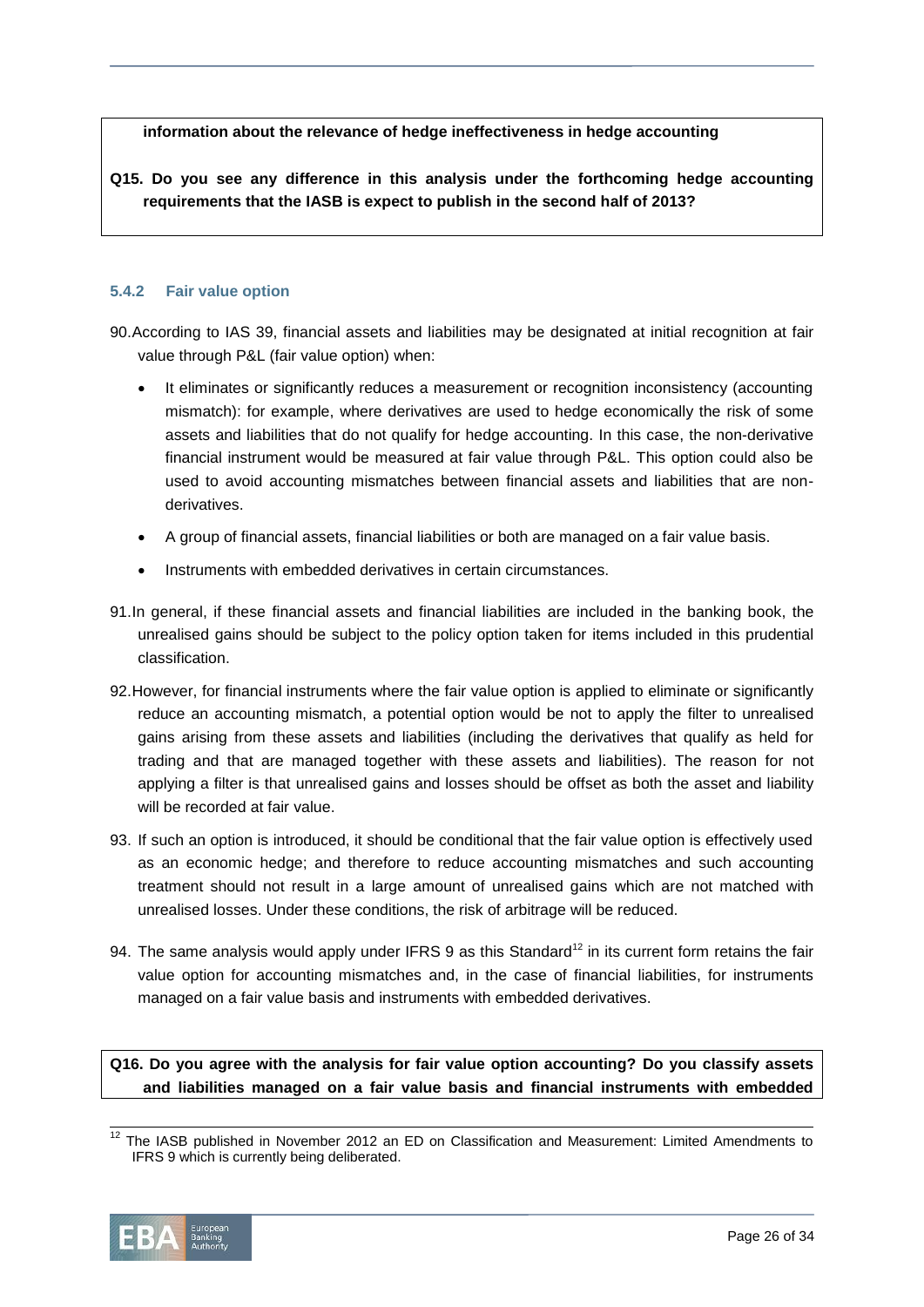**derivatives in the banking or the trading book? Please state the reasons for the classification.** 

#### **Q17. Please provide quantitative information about the use of the fair value option**

*For instance, 1) the % of financial instruments measured according to the fair value option over total financial instruments; 2) the % of financial instruments measured according to the fair value option for: i) accounting mismatches; ii) management on a fair value basis; and iii) financial instruments with embedded derivatives; 3) the % of unrealised gains resulting from financial instruments measured according to the fair value option over CET1, AT1 and T2; and 4) the % of unrealised gains that do not match with unrealised losses, when using the fair value option to avoid accounting mismatches (this could also be compared to CET1, AT1 and T2).*

# 5.5 Trading book financial instruments

- 95.The prudential trading book includes all positions in financial instruments and commodities held by an institution either with trading intent or in order to hedge positions held with trading intent. Trading intent shall be evidenced on the basis of the strategies, policies and procedures set up by the institution to manage the position or portfolio in accordance with Article 102 of the CRR.
- 96.Instruments classified in the prudential trading book will be usually measured at fair value and their changes in fair value would be recognised in the P&L.
- 97.The following aspects were considered in deciding whether there is a need to introduce any prudential filters for unrealised gains on trading book items. First, trading book items are subject to capital requirements for market risk with the objective to cover the volatility in the market value of these instruments. Second, trading book items are held with the intention to sell in the short term and therefore it does not seem appropriate to apply a prudential filter as those gains would be realised in the short term and would be effectively available to absorb any losses. Third, given that all realised and unrealised gains are recognised in the P&L, it would be difficult to identify realised gains from the unrealised gains<sup>13</sup> and would require maintaining the historic information that is needed for this purpose. Therefore, filtering unrealised gains on these items may be difficult. Lastly, the EBA is also developing RTS on Prudent Valuation to address the reliability of fair value positions, which is expected to include all trading book financial instruments (see section 5.6 on Prudent Valuation).
- 98.One possible concern of not having a filter for trading book unrealised gains while introducing such a filter on banking book items could be that banks may reclassify financial instruments from the banking book to the trading book. However, this will depend on the impact of the filter on banking book items (and if the filter is applied on a portfolio or on an item-by-item basis). The potential



 $\overline{13}$ Other than for those items in level 3 of the fair value hierarchy that are still held at the balance sheet date, where IFRS 13 requires disclosures of gains in the period.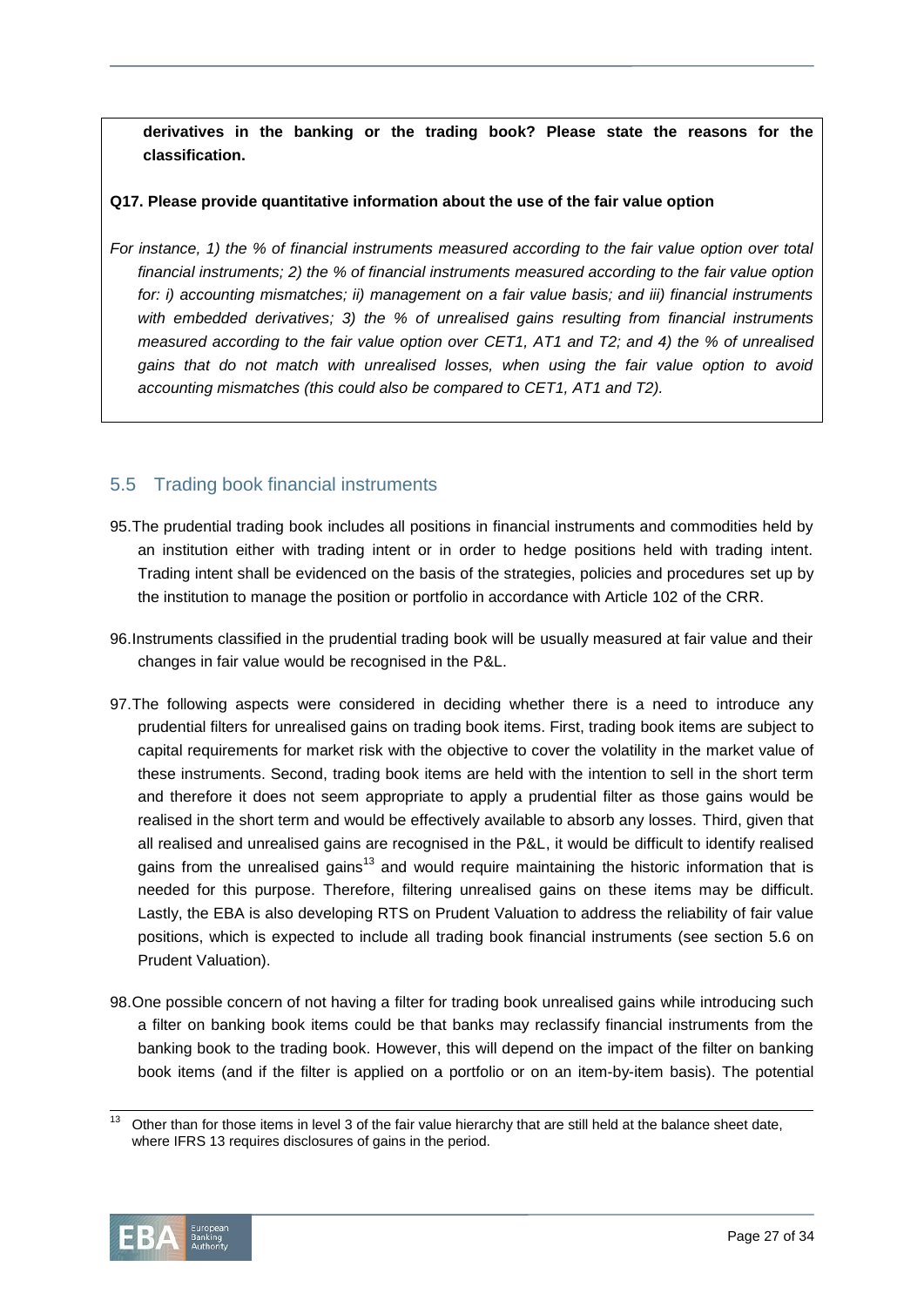strengthening of the capital requirements on trading book items may also mitigate this risk. In addition, supervisors may require the prudential classification of an instrument if it does not meet anymore the trading book or the banking book definition. It should be noticed that current filter applied on AFS instruments, according to 2004 CEBS Guidelines, may also raise concerns about potential arbitrage.

- 99.In the absence of a filter, another concern is that unrealised gains on trading book items may represent a large amount of the own funds that may disappear and would not be fully available to cover losses when needed. Introducing a filter for this reason means that supervisors are concerned about the adequacy of the capital requirements on the trading book. Given current regulatory and supervisory tools, this concern should be addressed in the Pillar 2 process. It should be noted that the Basel Committee is currently reviewing the current capital requirements for the trading book and may probably strengthen the capital requirements on trading activities, depending on the outcome from the review.
- 100. For all the reasons above mentioned, the introduction of a filter in the trading book may not be appropriate. Nevertheless, where concerns remain for supervisors about the amount of unrealised gains in the trading book this may legitimate the consideration of a threshold similar to those proposed for banking book items.

**Q18. Do you agree with the description provided in this section? Please provide quantitative information on the amount of unrealised gains included in the trading book**

# 5.6 Interaction with Prudent Valuation

# **5.6.1 Scope of the prudent valuation standards**

- 101. The EBA has published a Consultation Paper on a draft Regulatory Technical Standard (RTS) on Prudent Valuation (please see EBA CP/2013/28) according to the mandate of Article 105 of Regulation 575/2013 (CRR) setting out requirements relating to prudent valuation adjustments of fair value positions.
- 102. This draft RTS explains that Article 105 of the CRR refers to the prudent valuation standards being applicable to all trading book positions. However, Article 34 of the same Regulation requires that institutions shall apply the standards of Article 105 to all assets measured at fair value.
- 103. The combination of the above articles implies that the prudent valuation requirements in these RTS apply to all fair valued positions regardless of whether they are held in the trading book or banking book.

# **5.6.2 Objectives of the alternatives for unrealised gains treatment and prudent valuation methodology**

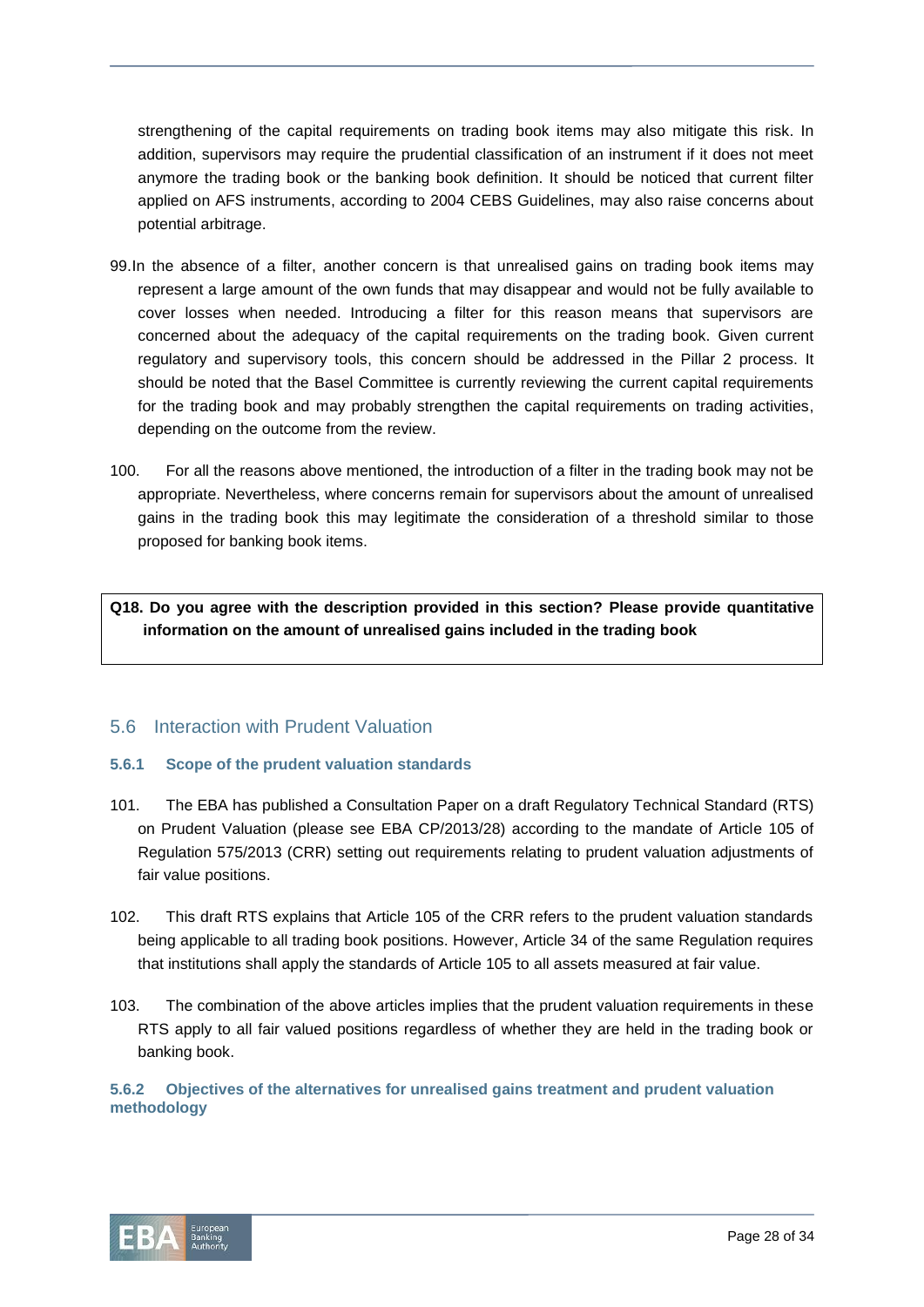- 104. The alternatives for the treatment of unrealised gains (prudential filters) described in this discussion paper implicitly cover several prudential concerns, the main of which being that unrealised gains may disappear due to negative movements of market prices of the underlying items. Other prudential concerns relate, for example, to the interaction with capital requirements, and the reliability of fair values.
- 105. The prudent valuation RTS objective is to address the reliability of fair values, being the concerns related to the possible implementation of prudential filters more embracing. In this sense, a prudential filter may represent a complement to the prudent valuation methodology.

# **5.6.3 Prudent valuation methodology**

- 106. The draft RTS on prudent valuation proposed two approaches to calculate the prudent valuation adjustments:
	- a) Simplified approach: Institutions may apply the simplified approach if the sum of the absolute value of on- and off-balance-sheet fair valued assets and liabilities is less than €15bn. This approach calculates the required additional valuation adjustment (AVA's) that results from the sum of: (i) 25% of the net unrealised profit on financial instruments held at fair value; and (ii) 0,1% of the sum of the absolute value of on and off balance sheet fair value assets and liabilities.
	- b) Core approach: is a more granular approach and encompasses the calculation of additional valuation adjustments to several aspects that may influence the fair value measurement. In the case of lack of information about the characteristics of certain instruments that turns impossible the application of this approach, the institution may use a  $\text{fallback approach}^{\text{14}}$ .

# **5.6.4 Interaction between prudent valuation and the possible treatments of unrealised gains (prudential filters)**

- 107. Regarding unrealised gains arising from financial instruments classified in the trading book, as the discussion paper is not proposing at this stage a filter for these items, no interaction with prudent valuation methodology needs to be addressed. If a filter were to be proposed for such items, consideration of the interaction would be necessary
- 108. However, for banking book items, there could be a risk of double deduction of an element of unrealised gains when computing CET1 if an adjustment is made under both the prudent valuation framework and a filter of unrealised gains to the same amount.
- 109. There are different aspects that could be considered in the possible interaction between prudent valuation and prudential filters:
	- a) Prudent valuation addresses the whole valuation of the assets/liabilities while the prudential filters discussed in this paper only apply for unrealised gains (notwithstanding the option to

l Under this fallback approach the AVA's corresponds to the sum of: (i) 100% of the net unrealised profit on the related financial instruments; and (ii) Either: 10% of the notional value of the related financial instruments in the case of derivatives, or 25% of the market value reduced by the amount determined in i) of the related financial instruments in the case of non-derivatives.

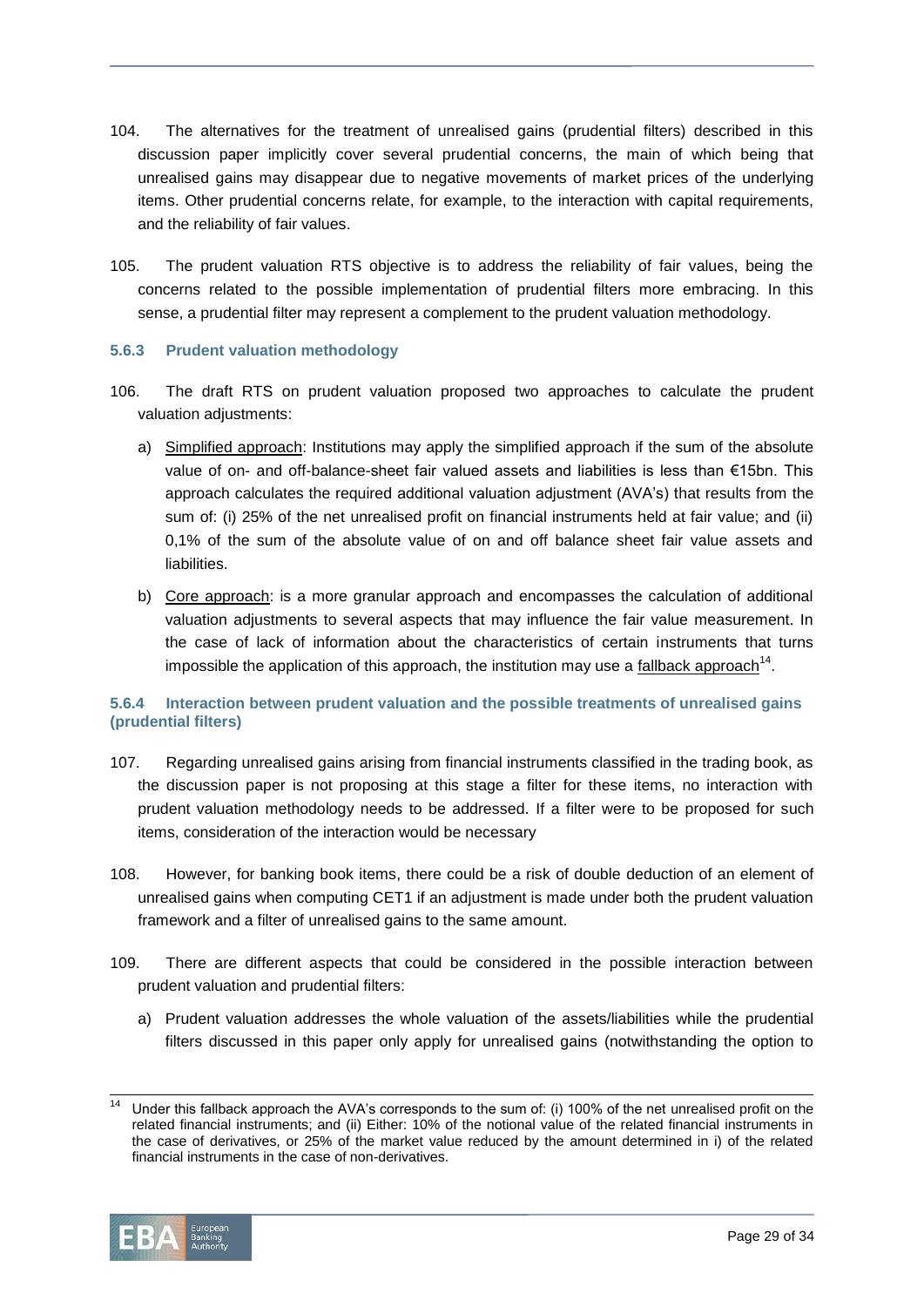apply a prudential filter on a portfolio basis, which would allow the netting of unrealised gains and losses between instruments included in that portfolio).

- b) The interaction between the prudential filters and the prudent valuation requirements (under the simplified approach, the core approach or the fallback approach).
- c) The implication of the application of a filter on an item-by-item basis or on a portfolio basis when considered together with the prudent valuation adjustments.
- d) Prudent valuation adjustments result in an adjustment to CET1. However, as discussed in this paper, prudential filters may result in a partial recognition of unrealised gains in CET1, in AT1 or in T2; or they may not be included in own funds at all.

# **5.6.5 Conclusion**

- 110. If a prudential filter is applied on unrealised gains, the design of this filter should take into account the requirements on prudent valuation and, therefore, it should not lead to a double deduction of amounts already adjusted as a result of applying the prudent valuation requirements.
- **Q19. Do you think that there is a risk of double effect when applying a prudential filter and the requirements on prudent valuation?**
- **Q20. Which are your views on the different issues described in point a) to d) of section 5.6.4? Please provide reasoning supporting your response**

# 5.7 Investment Properties and Property, Plant and Equipment

- 111. IFRS permit investment properties and property, plant and equipment to be held at cost or at fair/revaluation value.
- 112. IAS 40 *Investment properties* defines investment property as property (land or a building or a part of a building – or both) held (by the owner or by the lessee under a finance lease) to earn rentals or for capital appreciation or both, rather than for: a) use in the production or supply of goods or services or for administrative purposes; or b) sale in the ordinary course of the business<sup>15</sup>. For investment properties measured at fair value the changes in fair value are recognised in P&L.
- 113. For own use properties, plant and equipment, according to IAS 16, if the revaluation model is applied, the asset shall be carried at a revalued amount, being its fair value at the date of the revaluation less any subsequent accumulated depreciation and subsequent accumulated impairment losses<sup>16</sup>. If an asset's carrying amount is increased as a result of a revaluation, the increase shall be recognised in OCI (as opposed to P&L) and accumulated in equity under the

<sup>16</sup> IAS 16.31



 $\overline{45}$  $^{15}$  IAS 40.5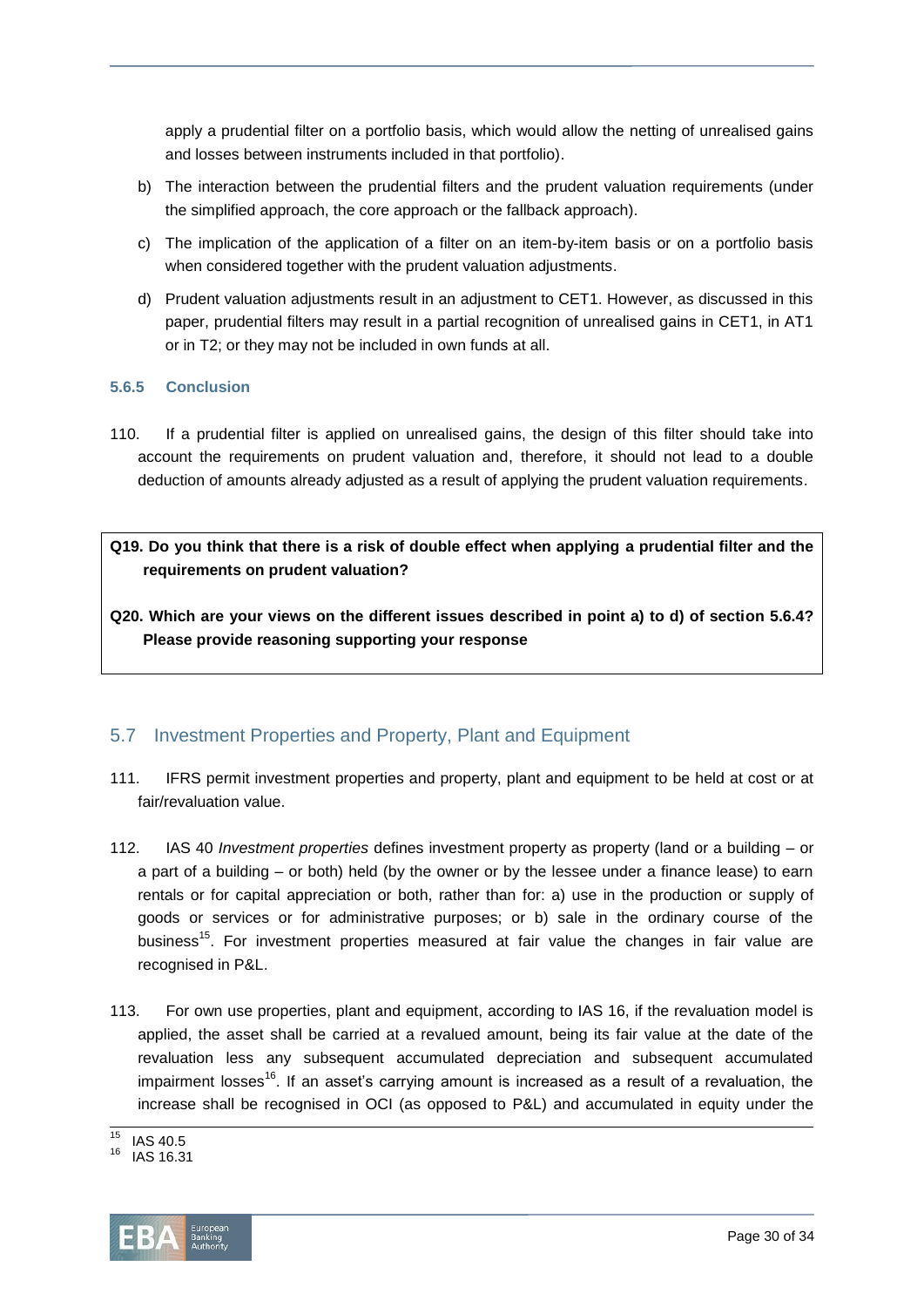heading of revaluation surplus unless it reverses a revaluation decrease of the same asset previously recognised in P&L<sup>17</sup>. If an asset's carrying amount is decreased as a result of a revaluation, the decrease shall be recognised in P&L except where it reduces a credit balance existing in the revaluation surplus in respect of that asset in which case the decrease is recognised in OCI with a corresponding reduction of the amount accumulated in equity under the heading of revaluation surplus<sup>18</sup>.

- 114. Currently, according to the CEBS Guidelines on prudential filters, countries may apply an asymmetrical approach; whereby unrealised gains are derecognised from CET1 and are partially recognised in T2. However, there is divergence in practice regarding the haircut applied for the recognition of unrealised gains in T2 and regarding the application of an item-by-item or a net approach.
- 115. Generally most banks measure investment properties and property, plant and equipment at cost. However, there are some banks which measure these assets at fair value. This raises the issue of level-playing field as banks measuring these assets at cost do not recognise the gains and, therefore, provides a reason to derecognise unrealised gains completely from CET1.
- 116. For both investment properties and own use properties, the argument in favour of taking into account unrealised gains (at least partially) is that there may exist large amounts of accumulated unrealised gains (which may have accumulated over a long period of time) and, therefore, market values may be considerably above original costs (this may particularly be the case for own-use properties that have been held and used for many years). However, given the absence of active liquid markets, it could be difficult for banks to realise the gains within a short period of time and, consequently, to absorb losses as soon as they occur. Therefore, it questions whether it would be consistent with Article 26 of the CRR.
- 117. For investment properties held to earn rentals, the rationale of the portfolio is broadly the same as for bond portfolios, i.e. steady cash flows, which would warrant the same treatment, but due to its lower liquidity it is a valid reason not to recognise such gains.
- 118. The liquidity issues (and also that some of this property could be held for own use and not for sale) might even suggest going for the more prudent item-by-item treatment.
- 119. In principle, it would seem preferable not to include in own funds the unrealised gains for investment properties and property, plant and equipment.

**Q21. In case a prudential filter is applied, do you agree that unrealised gains on investment property and property, plant and equipment measured at fair value should not be included in own funds? If not, please state why**

<sup>18</sup> IAS16.40



 $\overline{17}$ IAS16.39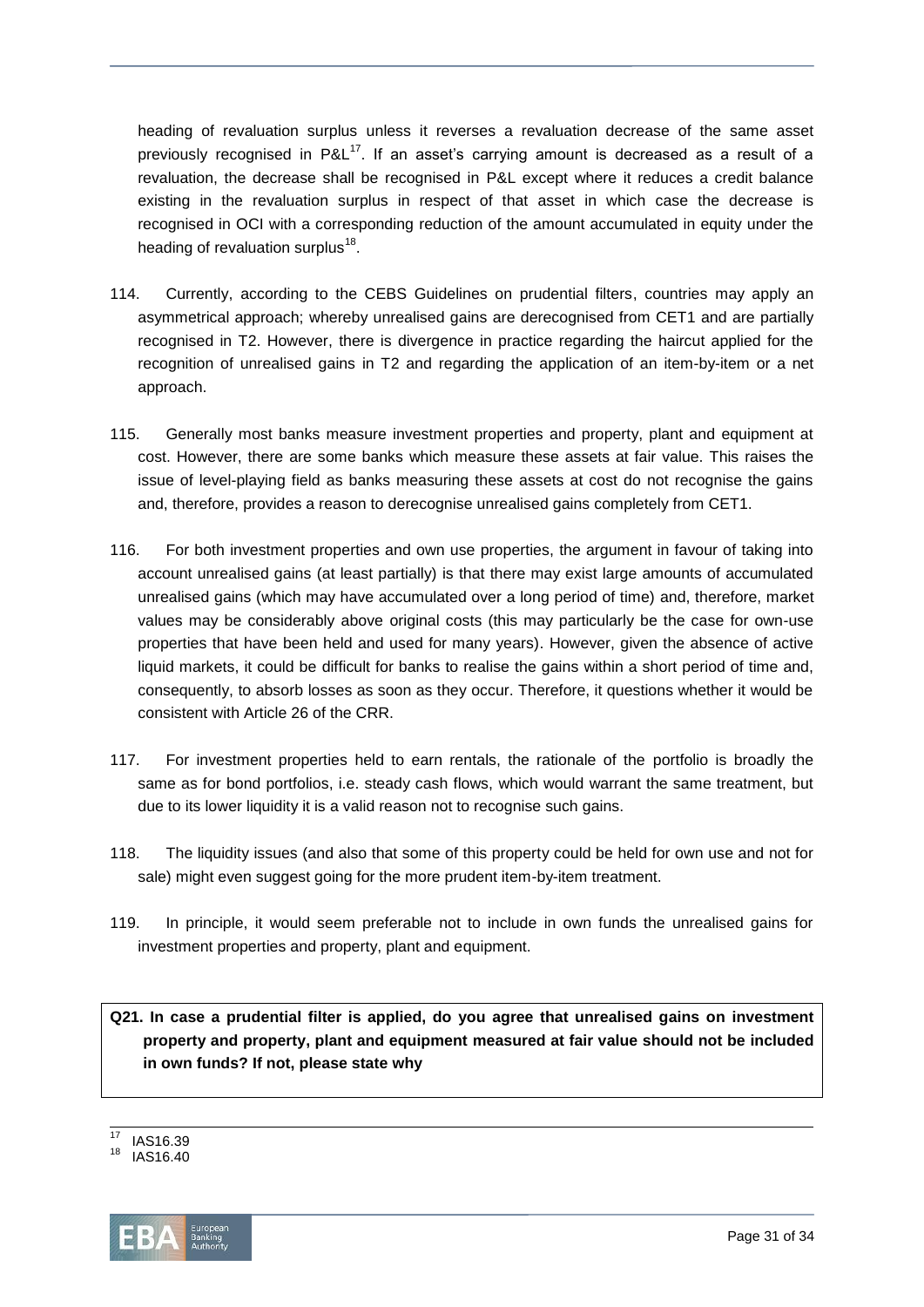**Q22. Do you think that there are more reasons to apply a filter on an item-by-item basis for tangible assets (investment properties or property, plant and equipment) than for the investment portfolio classified in the banking book? What would be the rationale to apply a prudential filter on a portfolio basis for tangible assets?**

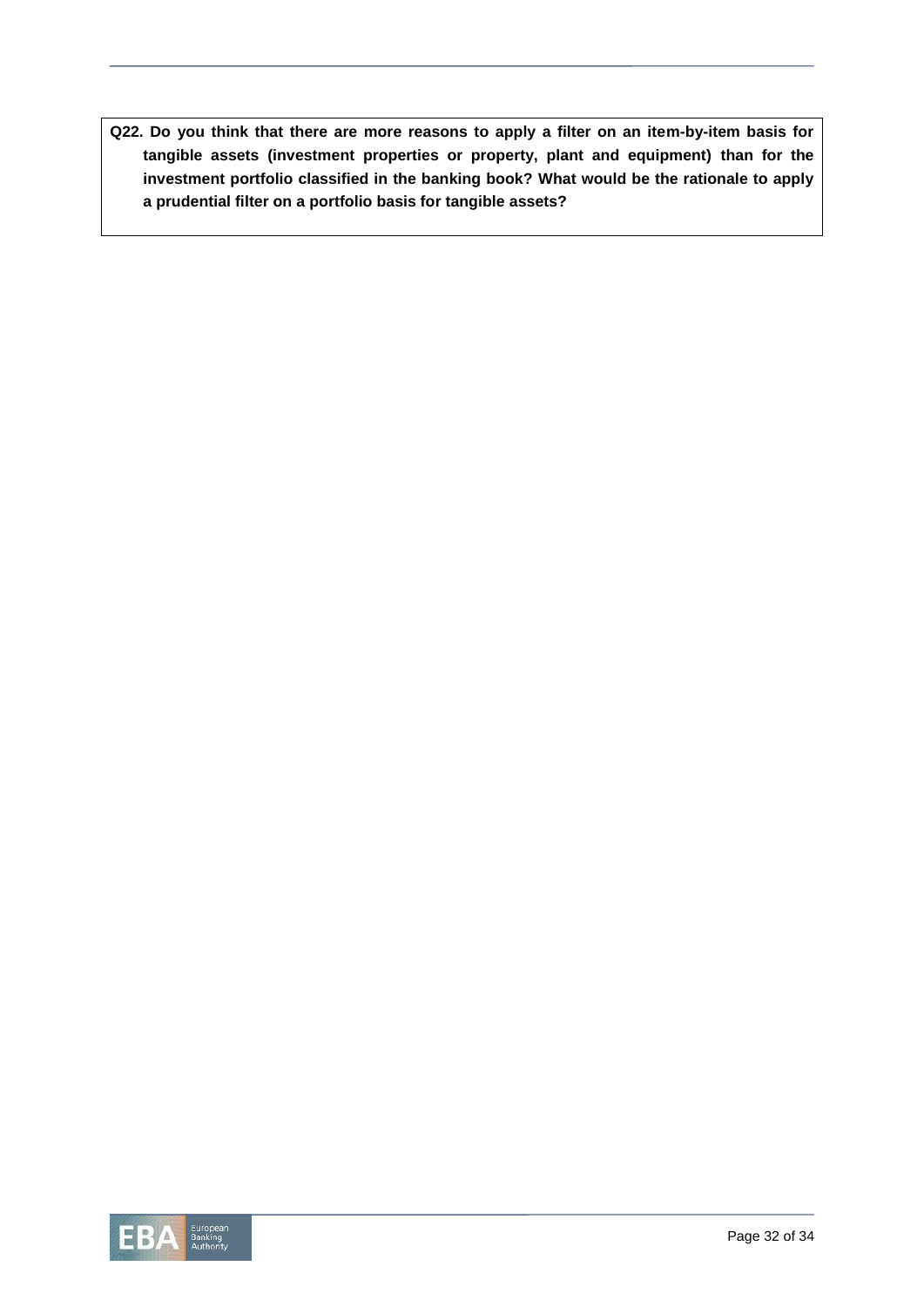# Annex - Summary of questions

- **1. Do you agree with the scope of the discussion paper for the technical advice? Are there other elements that should be covered? If yes, please state why**
- **2. Do you agree with the description of the different criteria provided on this section in order to assess the possible treatments of unrealised gains? If not, please state why. Do you think there are other criteria that should be considered?**
- **3. Do you agree with the proposed approach based on the prudential classification (distinction between the trading and banking book) to analyse the different policy options? If not, please state why. Do you envisage any operational issue if the prudential approach is followed?**
- **4. Do you have instruments that are classified as held for trading for accounting purposes included in the (regulatory) banking book or available for sale instruments classified as a position of the (regulatory) trading book? Could you quantify the relevance of these situations?**
- **5. Do you see any differences in the analysis that should be taken into account with the requirements in the forthcoming IFRS 9?**
- **6. Do you agree with the proposal to distinguish between different categories of instruments/items (interest bearing financial instruments, non-interest bearing financial instruments and tangible assets) in analysing the different policy options? If not, please state why**
- **7. Do you agree with the arguments in favour of an item-by-item basis or a portfolio basis? Are there other arguments that should be considered for the decision to apply the policy options on an item-by-item or on a portfolio basis?**
- **8. Do you consider that the application on an item-by-item or on a portfolio basis would be more justified for certain types of instruments/items than for others (for instance, debt securities, equity instruments, tangible assets)?**
- **9. Please provide quantitative information about the difference between applying a filter on a portfolio basis or on an item-by-item basis and the impact of this difference in your capital ratios.**
- **10. Do you agree with the alternatives presented in this section? Do you have a preferred alternative? Please explain the reasons.**
- **11. Do you agree that the haircut may be different depending on whether it affects the different layers of capital and also on whether the adjustment is applied on a portfolio or an item-by-item basis? Do you have a view regarding the level of the haircut?**